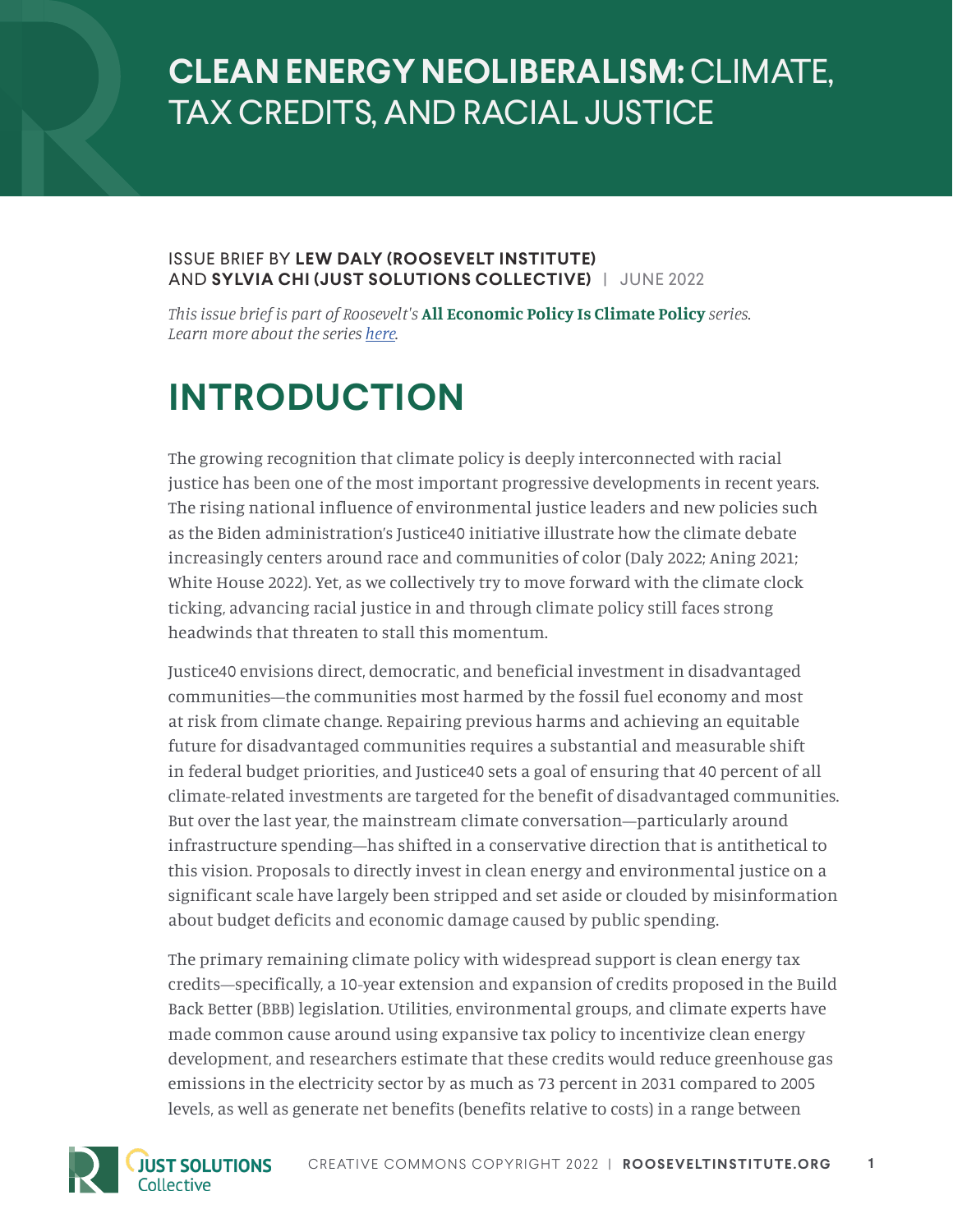\$200 billion and \$1.5 trillion under different cost scenarios (Greenstone et al. 2022). The BBB energy tax credit proposal is projected to cost more than \$300 billion making it potentially the largest climate change investment of the Biden presidency if not ever (Joint Committee on Taxation 2021).

However, the prospect of an energy transition that substantially relies on private tax behavior rather than more direct—and accountable—forms of public investment is alarming for several reasons. Unlike direct investments that communities can design and control for their own benefit, as envisioned in Justice40, a tax-driven transition is not likely to promote widespread, equitable access either to the tax benefits themselves or to the clean energy resources and related benefits that the tax credits are supposed to promote. Further, beyond energy savings or other direct economic benefits, a clean energy transition driven by private incentives and choices rather than public investment in communities may lead to significant disparities in other critical areas, such as indoor and outdoor air quality, good local jobs, housing values and security, and community resilience (Lukanov and Krieger 2019).

The Biden administration's stated commitments to environmental justice and racial equity require policies and investments that ensure distributive justice: The communities most harmed by the fossil fuel economy should be the least burdened, and the most benefited, in the clean energy transition. New, large-scale investments targeted to drive this transition should thus be designed and implemented with racial equity and greenhouse gas reductions as equal goals. Given the projected scale of the investments needed—up to \$13 trillion over the next decade, according to one leading model (Jacobson et al. 2015)—an equitable climate transition could be truly transformative for disadvantaged communities, especially if 40 percent of the benefits of these investments are directed to disadvantaged communities in line with the goals and principles of Justice40.

The following issue brief examines the energy tax credit program proposed in Build Back Better, with a focus on questions of distribution and energy justice—how burdens and benefits of the energy system and the clean energy transition are shared, or not shared, across race and income divides in our society.

Section One looks at the role of tax credits as a policy tool of neoliberal inequality, and how the use of this tool is expanding to promote a market-driven climate transition that threatens to reproduce or even deepen racial inequities in the broader economy. Section Two explores whether tax credits can serve energy justice and examines the current extension and expansion proposal passed by the House of Representatives in the Build Back Better Act. Finally, Section Three offers a suite of recommendations, mainly for consideration by the administration and primarily focused on aspects of oversight that are needed to bring attention to and address distributional gaps and other potential harms of the tax credit program, especially for communities of color and other disadvantaged communities and populations.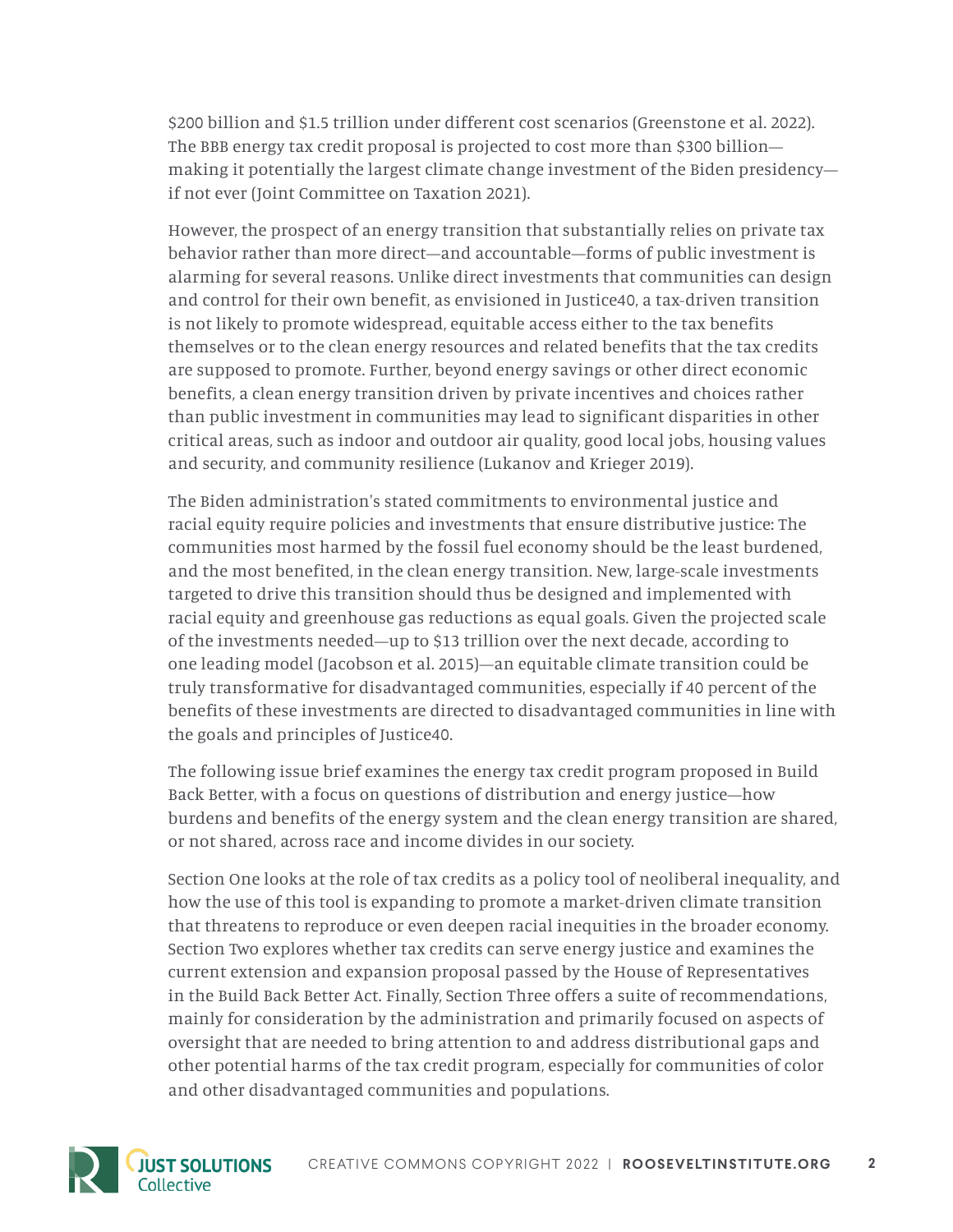## **A NEOLIBERAL LEGACY GOES GREEN**

### TAX CREDITS AS SOCIAL POLICY

Tax credits—which generally have the effect of reducing tax burdens and for the purposes of budget analysis are sometimes termed "tax expenditures" or "tax preferences"—are a major component of social policy in the United States. The largest tax expenditures promote key societal goals such as homeownership and retirement security, essentially forging what Christopher Howard (1997) describes as a "hidden welfare state"—that is, a welfare system in which social benefits are provided through the tax code rather than through federal assistance programs or direct community investments. In the broader economy, tax credits for clean energy are a critical component of the neoliberal toolkit, exploiting collective energy needs for financial gain and privatizing the benefits of the transition to clean energy (Knuth 2021).

Howard (1997) calculates that by 1995, tax credits made up a very large fraction of total social spending—between \$343 and \$437 billion (depending on how it is calculated), as compared to roughly \$900 billion in direct social spending, including Social Security and Medicare. Between 1967 and 1995, tax credits grew annually at a rate of 4.8 percent, as compared to 5.9 percent for direct social spending. By 2019, tax expenditures were worth an estimated \$1.6 trillion, equal to 7.8 percent of GDP (Congressional Budget Office 2021). The largest of these are the home mortgage interest deduction and net exclusion of pension contributions for individuals, which encourage homeownership and retirement security, and the exclusion of health care costs for employers, which encourages employers to provide health care benefits to employees

Since the 1980s, the striking increase in social tax credits has coincided with steadily rising inequality, a correlation that is underscored in assessing the distribution of credits. As shown in Figure 1, in 2019, the top 20 percent of households (by income level) received more than 50 percent of combined income tax expenditures while the bottom 60 percent of households received only about 30 percent. The top 1 percent received about as much as the entire bottom 40 percent (Congressional Budget Office 2021).

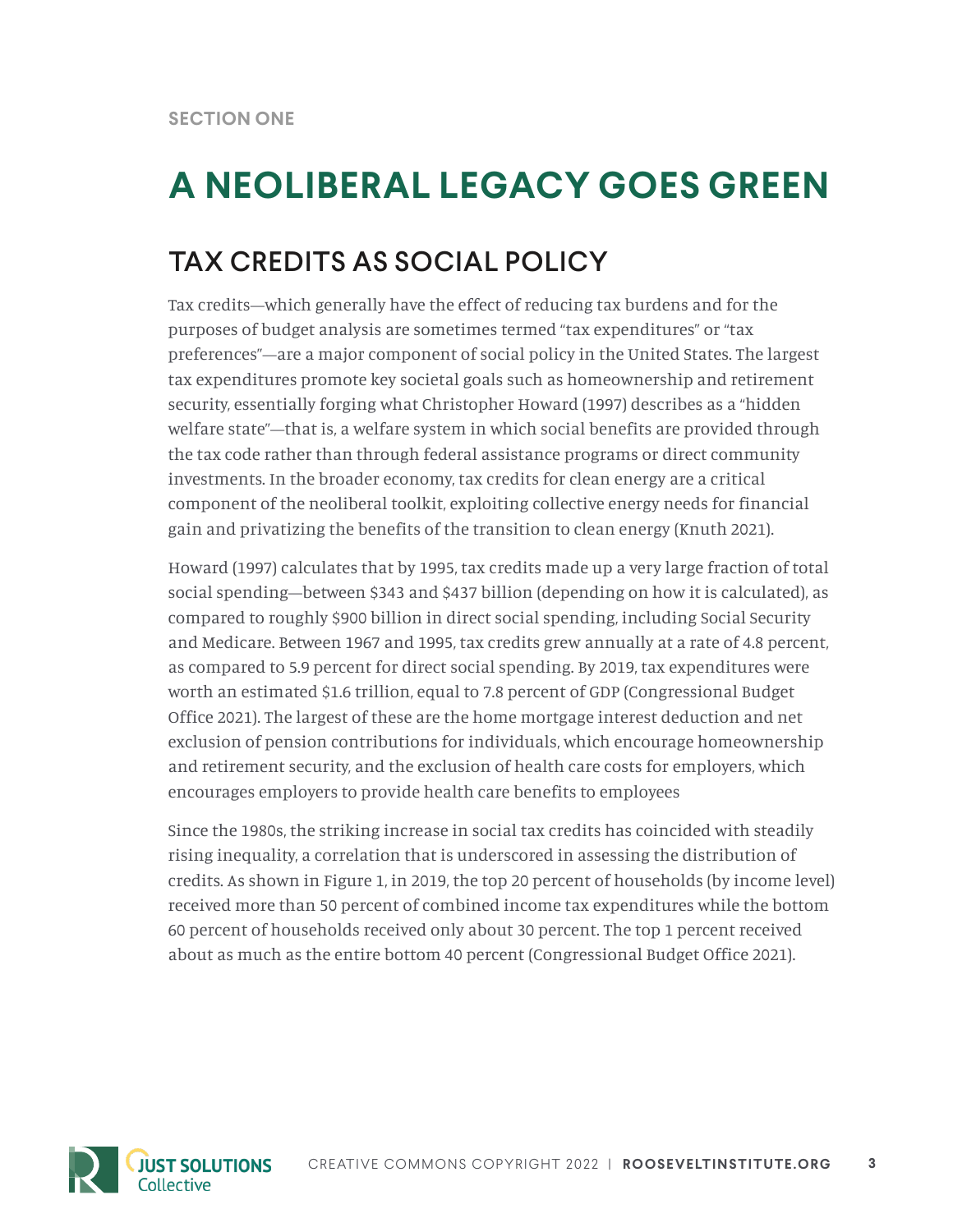

### **FIGURE 1. SHARE OF COMBINED MAJOR INCOME TAX EXPENDITURES BY INCOME LEVELS, 2019.**

**Source:** Congressional Budget Office, using estimates from the staff of the Joint Committee on Taxation. See [www.cbo.gov/](http://www.cbo.gov/publication/57413#data) *[publication/57413#data](http://www.cbo.gov/publication/57413#data).*

While tax credits are used for many different purposes, most, as noted, share the goal of trying to advance broadly supported social objectives by using the tax code to financially incentivize decisions and behavior of private individuals and employers. Thus, a cardinal trait of these social tax credits is substituting private choice for public investment in the pursuit of societal goals. This is evident in our health care system, in which employer-based coverage has been heavily preferred and essentially set in stone politically by tax credits that massively subsidize employer-based health benefits. The epic defeat of the proposed Health Security Act of 1993, or "Hillarycare," during the Clinton administration was at least in part the result of a backlash against proposed reductions in employer tax benefits, which would have generated public funding for broader coverage (Howard 1997).

### THE NEOLIBERAL RECIPE: PRIVATE POWER (WHITE AND UNEQUAL) BY PUBLIC WEAKNESS

Given that the clean energy transition appears to be following a similar path, relying on tax credits for social goals has had two clear outcomes that warrant serious concern. The first, as already stressed, is a distribution of benefits that mirrors, reinforces,



**JUST SOLUTIONS** 

Collective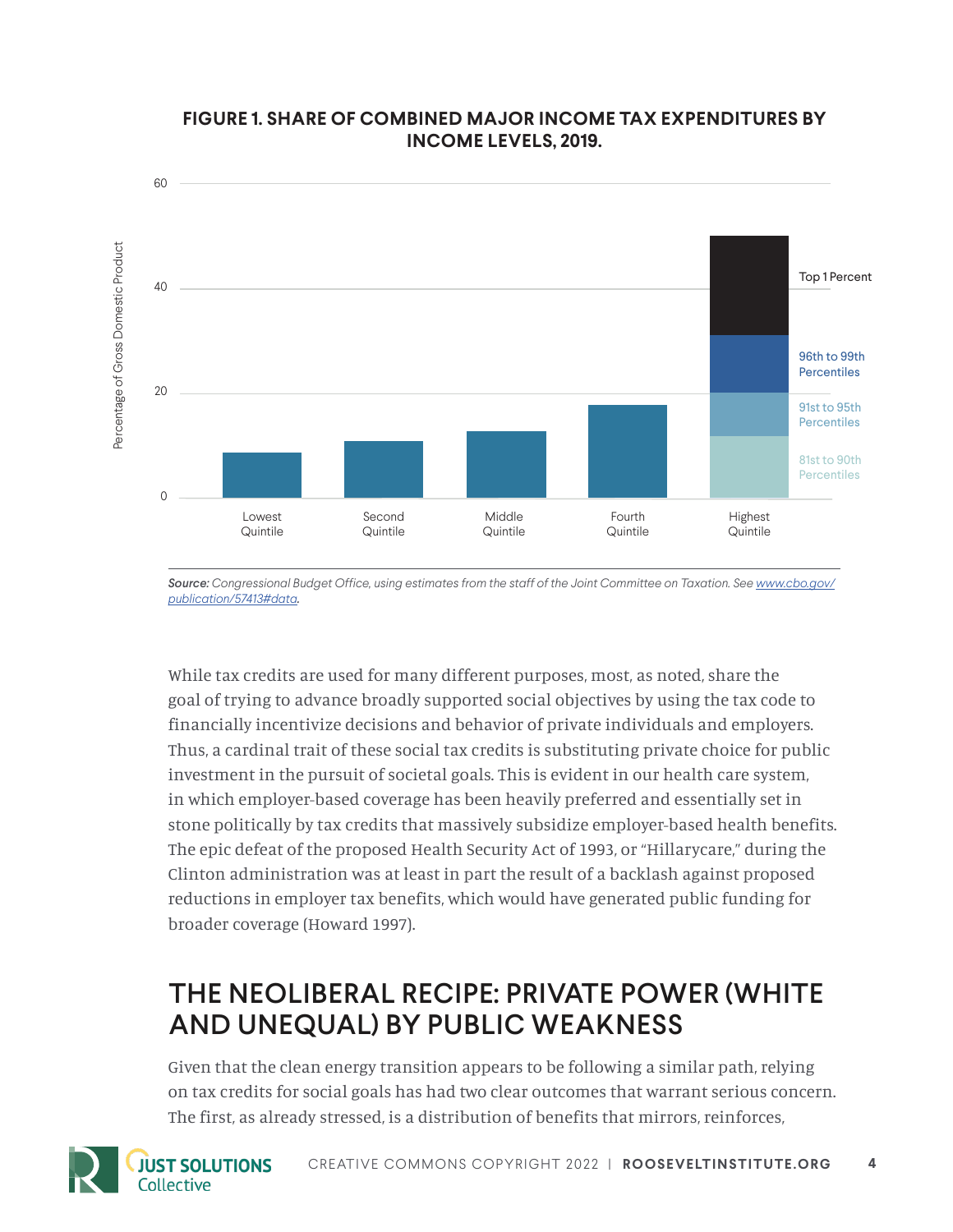and extends pre-existing distributional inequities in the marketplace, whether in terms of income and wealth gaps, homeownership, or retirement security. The second is diminishment of public power. Tax credits essentially treat societal goals as an aggregate of private decisions—a marketplace. Substituting private, individual choices and behavior for collective decision-making and investment diminishes public power and revenue—which, in turn, makes it difficult to fix the underlying disparities.

The concerns about tax credits are magnified when the focus turns to the energy system. Accessible, reliable energy is clearly a collective good: Virtually no one can survive for long—let alone thrive—without electricity or heat and cooling. Electric utilities have been heavily regulated from the beginning of the modern electricity system due to this common need for accessible, reliable energy. Yet today, more than two-thirds of electricity customers are served by "public" utilities that are in fact owned by private investors, whose expected financial returns often compete with critical investments in clean energy and energy resiliency, leaving ratepayers or taxpayers to foot the bill as the electricity system is increasingly exposed to impacts of climate change (Lusiani 2022). This example shows how private benefits are already in conflict with public needs in our energy system, and specifically, the needs of low-income households burdened with high energy costs. How, then, will the burdens and benefits of a clean energy transition be shared—or segregated—across historic income and race divides in our society if tax credits are the primary mechanism for federal investment? Today's skyrocketing electricity bills, which directly correlate with rising fossil fuel prices and disproportionately harm lower-income households, should not be inevitable in a world where stable and much lower renewable energy prices could be the norm (Melodia and Karlsson 2022). Yet, given racial wealth gaps, including homeownership gaps, more public investment to ensure equitable access to cheaper, cleaner energy is a paramount need. Relying on energy tax credits alone, on the other hand, is a means of effectively privatizing the energy transition, at the risk of reproducing or even worsening existing inequalities, especially by race.

The question of how we transition to clean energy—whether primarily by public or private means—is set into relief by deepening struggles in disadvantaged communities. Energy insecurity rose in 2020 during the COVID-19 pandemic, with 13 percent of low-income households reporting inability to pay an energy bill the previous month and more than 1 million households (in the 17 states where data is available) experiencing utility shutoffs (Carley and Konisky 2020; Ryan 2021). Energy insecurity can have serious health effects (Hernandez 2016) and this underscores how questions of energy justice today and going forward—who will be burdened and who will benefit from a 100 percent clean energy transition that cannot be delayed—are far from academic. Neither are the distributional profile and social results of clean energy tax credits, which may very well end up being neoliberalism's surest legacy in the age of climate change.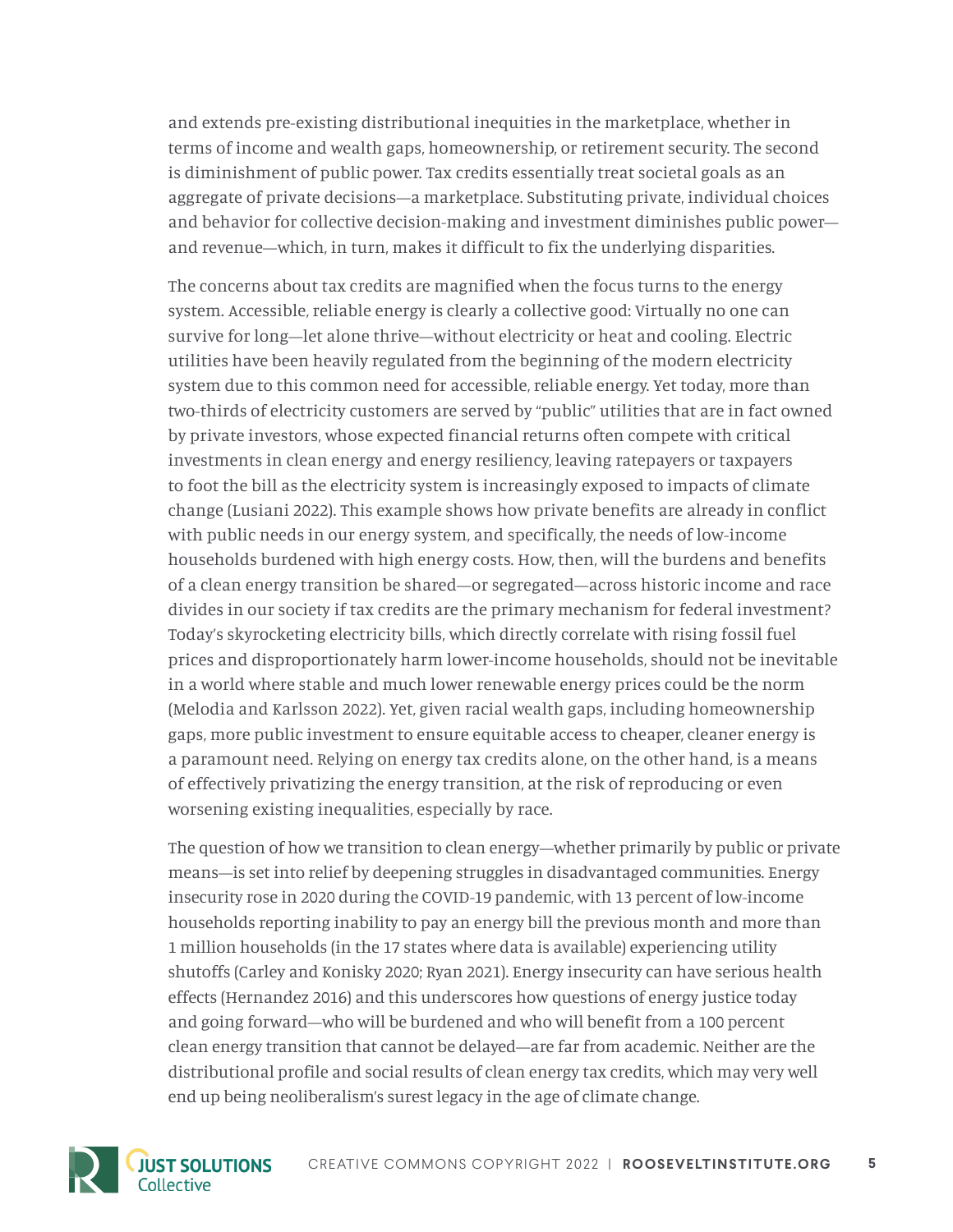## A HIDDEN ENERGY WELFARE STATE?

To assess the BBB energy tax credit proposal, it is important to understand historic trends in energy credits that can illuminate the path going forward. For this analysis, it is useful to understand the basic structure of energy credits, which, though implemented unevenly, has essentially remained intact over the last several decades.

The structure of energy tax credits has two basic components. The first, and larger, component is commercial credits, including investment tax credits (ITC) for building or expanding clean energy facilities (mainly solar) and related technologies (energy storage, carbon capture), and production tax credits (PTC) for actual production of clean electricity (mainly wind power) and clean fuels (mainly biofuels and hydrogen). Commercial credits in the Build Back Better (BBB) proposal total roughly \$200 billion over 10 years.

The second component is individual tax credits for purchasing clean energy technologies for residences, such as rooftop solar, efficient heating, batteries, and weatherization, and for purchasing electric vehicles. Individual credits in the BBB proposal total about \$68 billion over 10 years.

To put the scale of the 10-year proposal in perspective, in 2020, commercial energy credits cost roughly \$10.6 billion and individual credits cost about \$3.9 billion.<sup>1</sup> Thus, relative to 2020 levels, the current proposal nearly doubles annual expenditures on commercial credits and increases individual credits by about 74 percent.

In extending and expanding energy credits at this scale, as proposed in BBB, we are effectively on the verge of dramatically expanding a hidden energy welfare state alongside our hidden social welfare state. It is notable, then, that distributional inequities of energy tax credits are even more extreme than those of traditional social tax credits. As Figure 2 illustrates, between 2006 and 2012, about 60 percent of total residential and individual credits—worth about \$18 billion—went to the top 20 percent of households, while only about 10 percent went to the bottom 60 percent. Electric vehicle credits were even more concentrated, with the top 20 percent of households receiving 90 percent of the credits and those earning \$200,000 or more receiving 35 percent (Borenstein and Davis 2015).

<sup>1</sup> Authors' calculations based on Joint Committee on Taxation, report number JCX-23-20 (November 5, 2020), [https://www.](https://www.jct.gov/publications/2020/jcx-23-20/) [jct.gov/publications/2020/jcx-23-20/](https://www.jct.gov/publications/2020/jcx-23-20/).

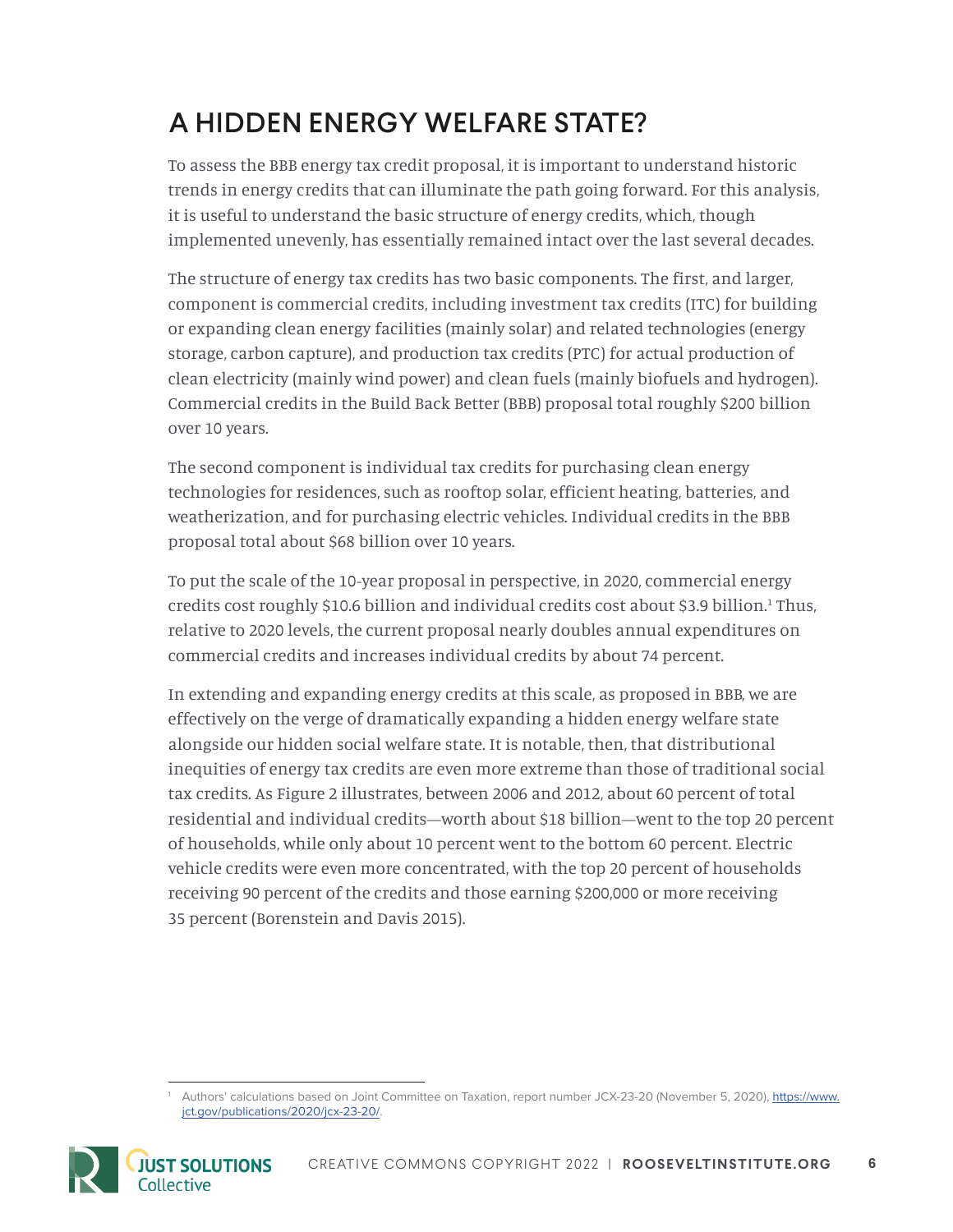

### **FIGURE 2. CLEAN ENERGY TAX CREDITS GO TO HIGHER-INCOME AMERICANS**

*Source: Borenstein and Davis 2016; Internal Revenue Service.*

Inequitable distribution of individual energy tax credits did not change in subsequent years and in fact grew worse. In 2015, approximately 75 percent of credit expenditures went to households earning more than \$75,000 annually (Crandall-Hollick and Sherlock 2018). In 2019, the share going to households earning more than \$75,000 was nearly 80 percent, as shown in Figure 3.

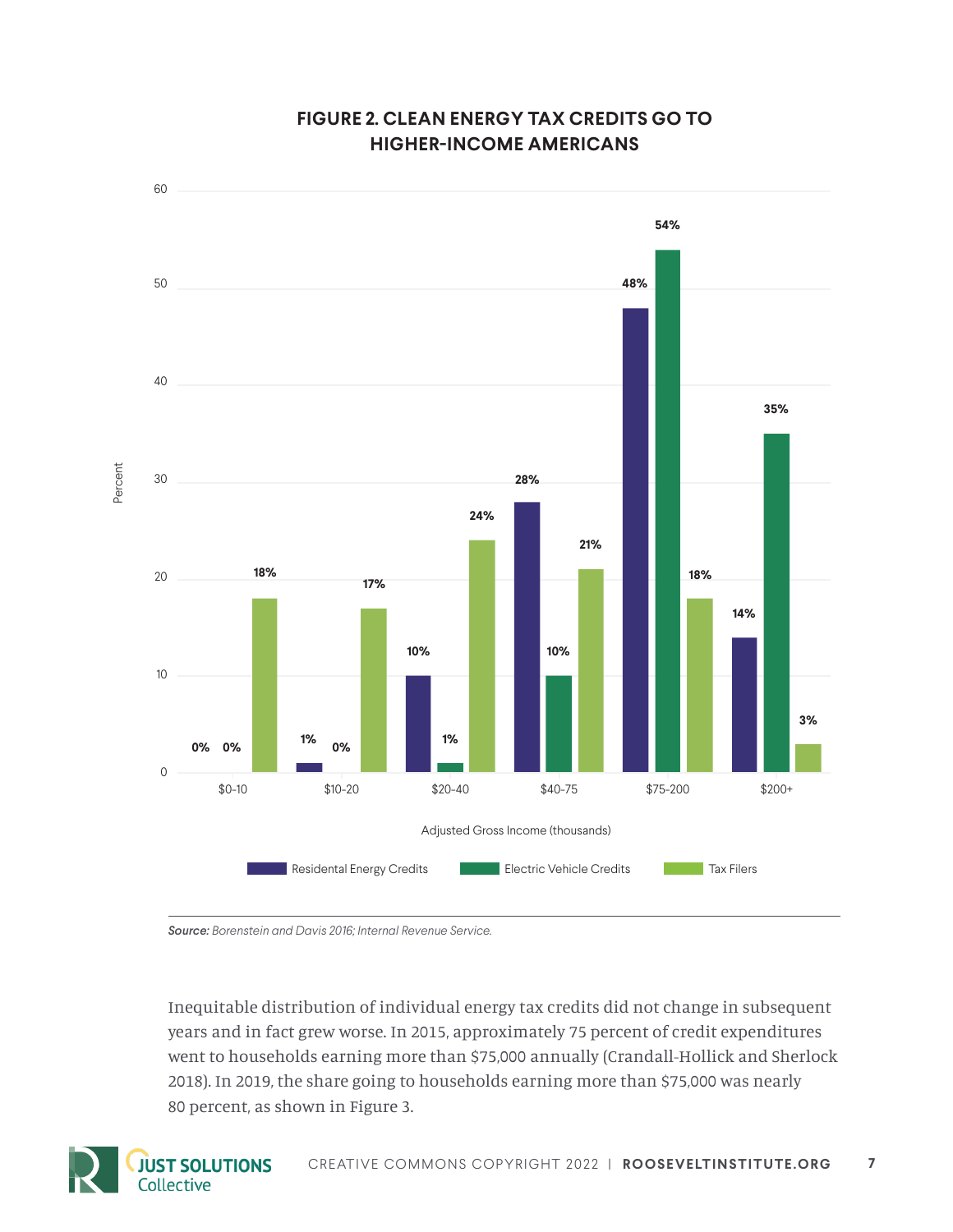### **FIGURE 3. PERCENTAGE OF RESIDENTIAL ENERGY CREDIT EXPENDITURES BY INCOME LEVEL, 2019**



*Source: IRS Statistics of Income Data. [https://www.irs.gov/statistics/soi-tax-stats-individual-statistical-tables-by-size-of](https://www.irs.gov/statistics/soi-tax-stats-individual-statistical-tables-by-size-of-adjusted-gross-income#_grp8)[adjusted-gross-income#\\_grp8](https://www.irs.gov/statistics/soi-tax-stats-individual-statistical-tables-by-size-of-adjusted-gross-income#_grp8). Table 3.3.* 

While it is hard to disentangle the effect of federal tax credits from other factors, such as state and local policies and declining clean technology prices, solar investment is clearly correlated with more access to tax credits and higher credit values. Individuals could claim a 30 percent residential energy credit starting in 2007, but it was capped at \$2,000 even though the average price of solar installations at the time was nearly \$40,000. In 2009, the American Recovery and Reinvestment Act removed the cap and rooftop solar capacity grew more than eightfold by 2014.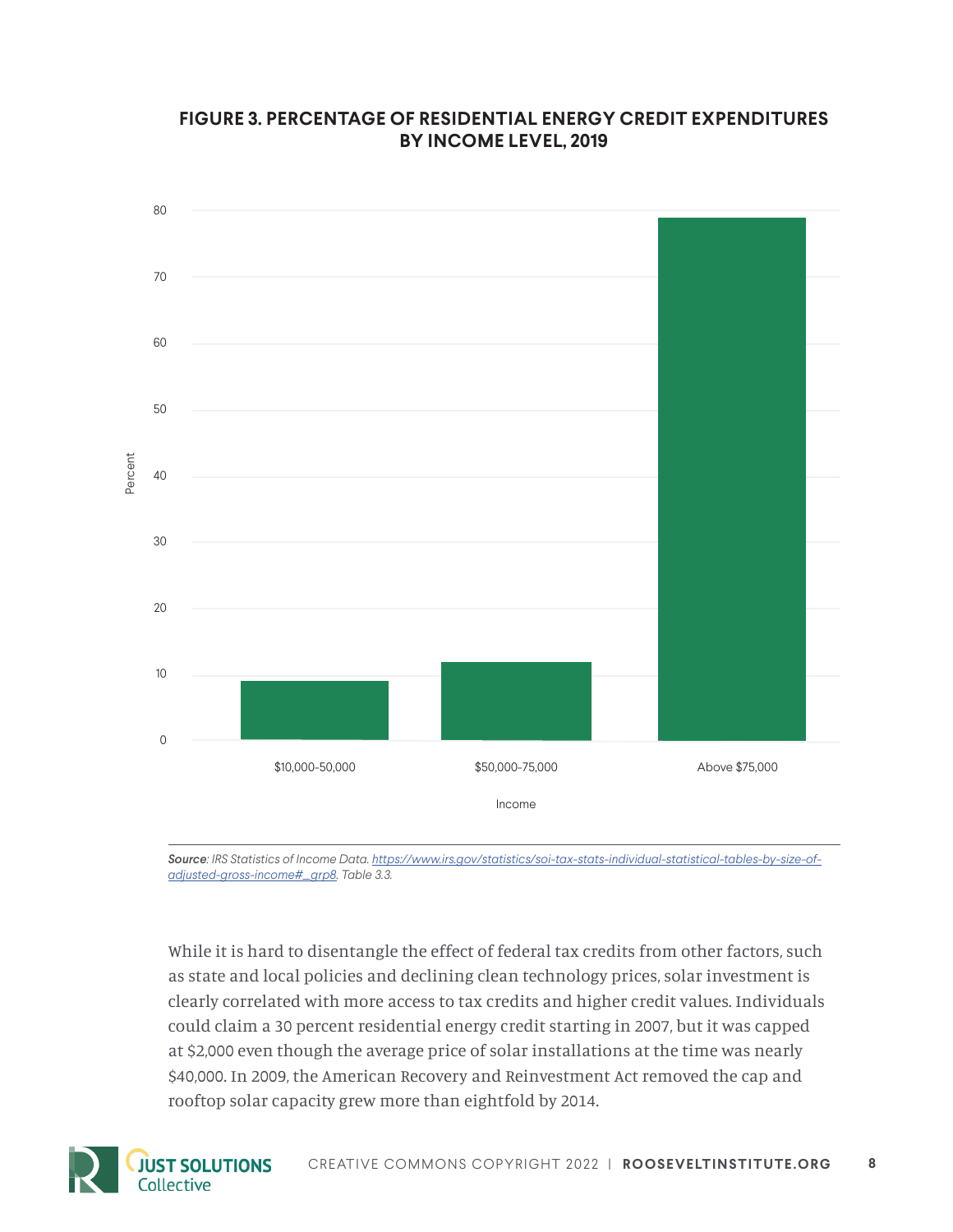The role of energy tax credits is considerably more concerning in light of the clear correlation between inequities in the distribution of credits and equally stark inequities of clean energy access—looking at who is adopting rooftop solar and who is not. High-income households are overrepresented among solar adopters and low-income households are underrepresented. Households earning more than \$100,000 comprise about 30 percent of the population but about 50 percent of solar adopters, whereas households earning less than \$50,000 comprise about 40 percent of the population but only about 12 percent of solar adopters. The median household income of solar adopters is \$120,000, as compared to the national median income of \$64,000 (Darghouth et al. 2022).

Race, more than income, is the strongest predictive factor when it comes to the adoption of rooftop solar (Sunter, Castellanos, and Kammen 2019). Even controlling for income and homeownership, Black-majority census tracts installed between 60 to 70 percent less rooftop solar compared to no-majority census tracts, and nearly half of all majority-Black census tracts did not have any rooftop solar installed. Research to fully understand this solar access gap is in its infancy, but it is probably due to a mix of financial barriers (low-wealth; poor credit) as well as service barriers where communities of color are de-prioritized in the sales strategies of developers and in public education about solar programs and financial supports. However, with solar costs falling rapidly (an installation today costs roughly \$11,000 to \$15,000 for the average home after tax credits [Parkman 2022]), public investment to reduce racial barriers could be highly impactful for solar equity if sufficiently funded and targeted through Justice40 or other policies.

Individual credits can also be used for energy efficiency upgrades, which are critical for reducing energy burdens. In the BBB proposal, energy efficiency credits are projected to cost about \$13 billion over a decade by the Joint Committee on Taxation. While there is no available breakdown of distributional data on who is using credits for weatherization or other efficiency upgrades, data on energy burdens point to significant gaps in household energy efficiency by race. If low-income housing were upgraded to efficiency levels of the average US home, energy burdens would be reduced by 45 percent for Black households and by 65 percent for Latinx households (American Council for an Energy-Efficient Economy 2016). It is notable that the tax credits for energy efficiency are projected to cost more than three times the current budget of the Weatherization Assistance Program, which received a large one-time infusion of \$3.5 billion from the bipartisan Infrastructure Investment and Jobs Act. This is the main federal grant program providing public assistance for weatherizing low-income homes, but historically it has been vastly underfunded, reaching only about 2 percent of eligible households (Office of Energy Efficiency & Renewable Energy 2022). Energy burdens remain a stubborn problem affecting low-income households, yet this large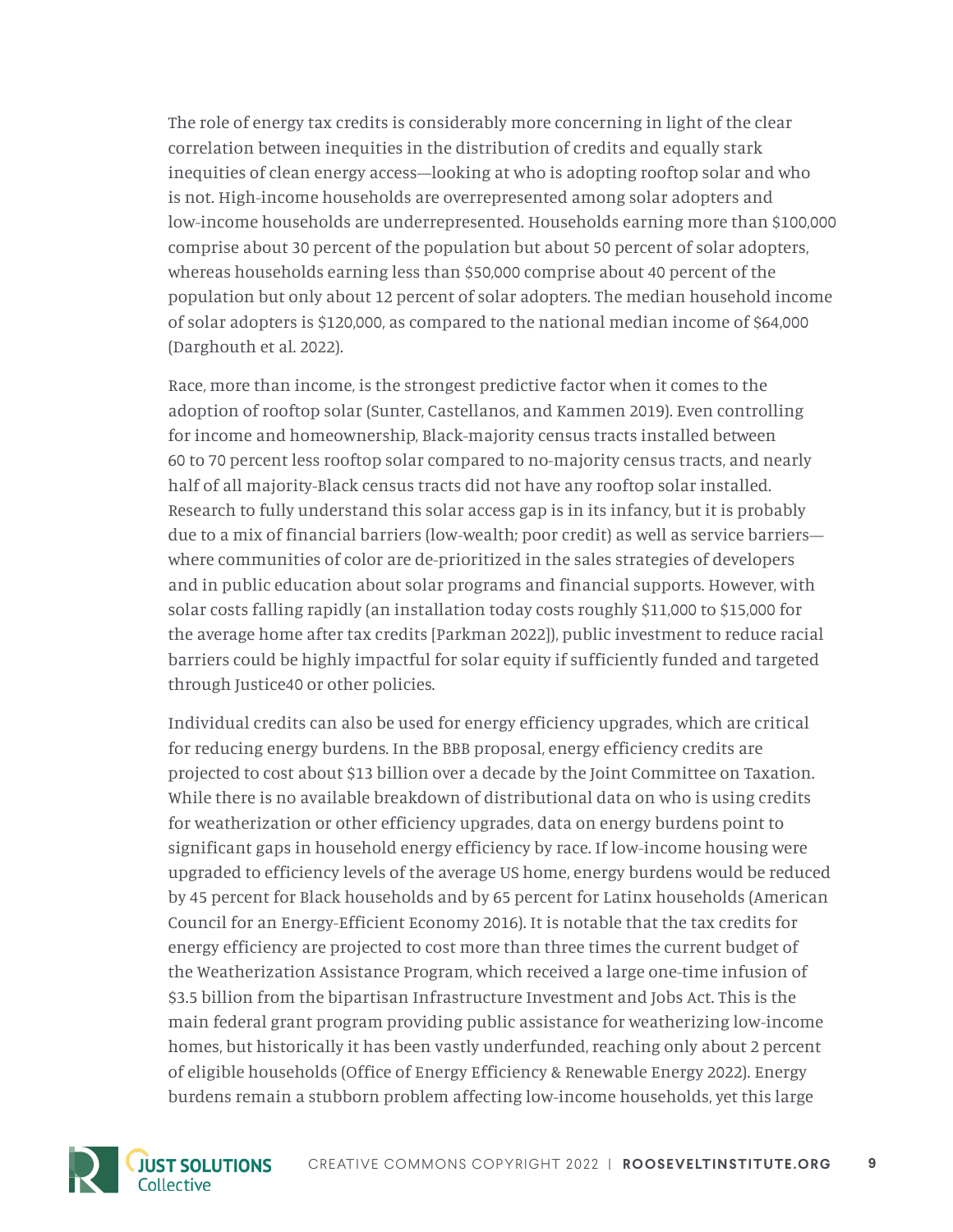imbalance between direct assistance and tax credits for energy efficiency has received little attention in discussions of the tax credit proposal.

The commercial (non-residential) development of solar energy is mainly supported by the Investment Tax Credit (ITC), which promotes clean energy by giving developers credits when they build or expand solar facilities. The ITC commercial credit cannot be analyzed distributionally in the same way that individual credits can be analyzed using tax data. However, compared to access to rooftop solar, access to community solar programs—where solar arrays are installed on rooftops of large, often public buildings or on nearby land—appears to be similarly inequitable, suggesting significant equity gaps with the investment credits. One survey found that only 5 percent of community solar programs have enrollments with more than 10 percent participation by lowincome households (Gallucci 2019).

One reason for the inequity in commercial clean energy tax credits is perhaps the most underreported and dirtiest secret of neoliberal clean energy finance: tax equity investors. Many clean energy developers are newer businesses without significant tax liability. But unlike with the tens of millions of individual taxpayers excluded from energy credits for lack of sufficient tax liability, the potential value of commercial energy credits is a magnet for outside investors seeking to shelter other income. As a result, investors essentially purchase the credits from the developers and use them to reduce their tax liability for other income.

This means that tax credits for clean energy have been transformed into tax shelters for Wall Street. To put a finer point on it: Neoliberalism's cardinal non-virtue financialization—is running amok in the very tax game legislators have created to circumvent expansive government in the fight against climate change.

For the clean energy transition, the consequences are twofold. First, the significant fees and other costs involved reduce the capital for clean energy development overall. And second, investors effectively become decision-makers for clean energy deployment based on the projects they choose to support. This has significant equity implications because large, profitable corporate projects are the most financially attractive in this model, while public, nonprofit, and community-owned projects face financial barriers that limit their scale. Thus, the capital structure of the clean energy transition, built around tax equity, is heavily tilted toward private profitability and complex financing, not community benefit or equitable outcomes for the most vulnerable communities (Knuth 2021; Aronoff 2021).

A notable historical point is that when clean energy tax credits were first ratified in the late 1970s, they were refundable. But in 1980, refundability was repealed, with little debate, in legislation establishing a crude oil windfall profits tax. By 2020, clean energy tax equity was worth an estimated \$18 billion and owned by a handful of large banks (Knuth 2021).



**JUST SOLUTIONS**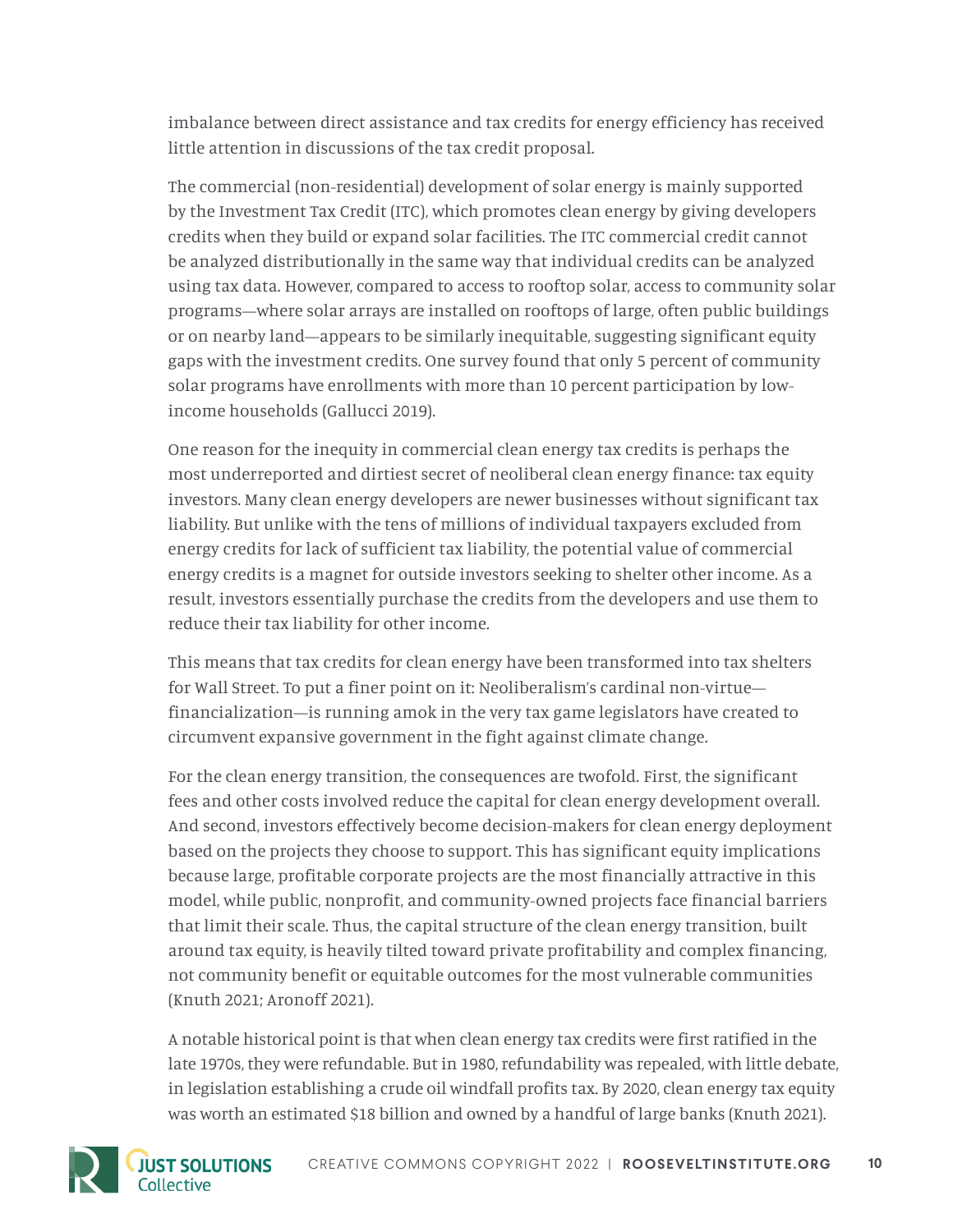## **CAN TAX CREDITS SERVE ENERGY JUSTICE?**

For communities of color, the energy system has long been a critical battleground, marked by racial divides and the competing paradigms of public purpose and private power. With climate change bearing down and as the clean energy transition is starting to take hold, this conflict is only sharpening. How will the burdens and benefits of a clean energy transition be shared—or segregated—across historic income and racial divides in our society? Without policies that directly confront these divides, the transition to cleaner sources of energy and lower overall emissions could reproduce, if not worsen, pre-existing inequalities in the broader economy. Clean energy access and benefits will be divided by race, just as housing, health care, education, public safety, and financial services are divided today (Carley and Konisky 2020a).

Energy justice issues are becoming more acute, not less, as use of clean energy expands. For example, in the case of residential solar, some research suggests that these disparate trends in burdens and benefits may be linked, as costs of maintaining the baseload grid are shifted from affluent solar adopters to generally poorer non-adopters (Borenstein 2022). More broadly, as utilities transition power generation from centralized fossil fuel facilities to more distributed renewable sources or try to harden their risk-laden transmission and distribution systems against climate shocks, low-income households may bear a greater burden as the costs of baseload performance and expensive system upgrades are shifted to ratepayers. In contrast, affluent households and communities that can already access and afford clean energy technologies, efficiency upgrades, and electric vehicles in the near term will begin to accrue net savings and other benefits in just a few years, if not sooner—essentially getting ahead of transition costs. Cheaper clean energy will also disproportionately benefit them because they use a lot more energy per household.

The clean energy transition also brings environmental justice concerns. For example, as the grid transitions off fossil fuels to renewables, remaining fossil fuel plants may be needed only intermittently as demand-response resources, mostly critically during heat waves in large cities. As remaining fossil plants (or other combustion plants) cycle on and off more frequently, pollution controls are less effective and plants emit more pollution per megawatt hour in nearby communities, which are often disadvantaged (Behles 2021).

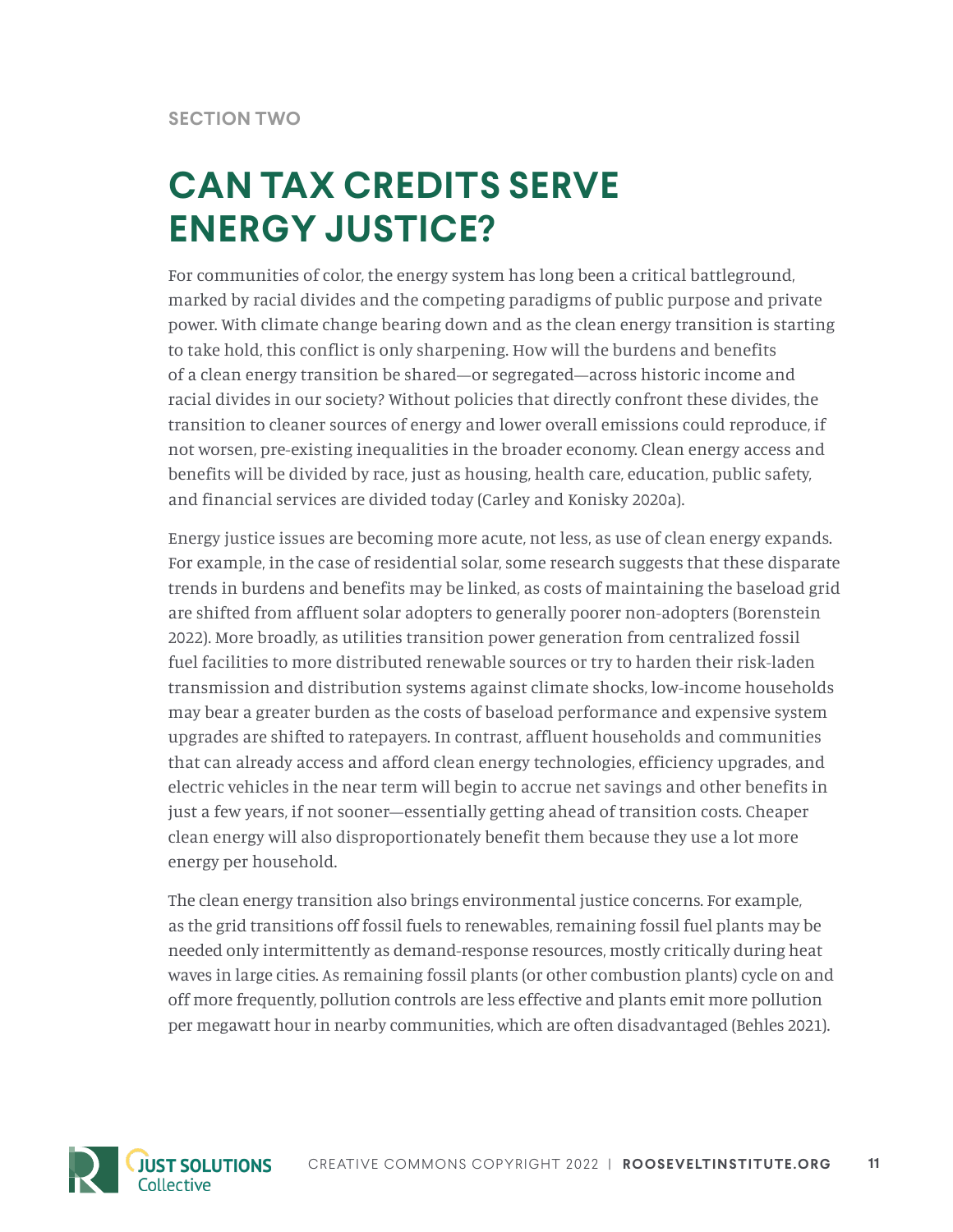Additionally, the tax credits themselves include billions of dollars for technologies and energy sources that could actually increase local pollution and are considered harmful by environmental justice advocates.<sup>2</sup>

Justice40's reparative and transformative vision for disadvantaged communities speaks directly to the concerns of energy justice described above. If targeted for the most vulnerable communities and appropriately scaled, Justice40 sets a clear template for a race-forward, justice-centered climate transition that recognizes the climate crisis as an opportunity not only for repairing the specific harms of environmental racism, but also for correcting the harmful course of chronic underinvestment in disadvantaged communities. This course correction requires disadvantaged communities commanding significant federal resources for local needs, on a scale that is proportionate to the historic and enduring harms and disparities they have experienced.

Given the amount of public investment needed to finance a transition to clean energy, a minimum goal of targeting 40 percent of climate-related investments for the benefit of disadvantaged communities could be transformative. But relying on tax credits as the primary mechanism for funding the clean energy transition makes it more likely that long-deferred opportunities for repair and transformation in communities of color which depend heavily on the ways in which new, large-scale climate investments are targeted and structured—will be squandered in this pivotal period.

This fundamental concern should not deter us from analyzing tax credits, especially given the potential for further harm with this type of policy, or possible improvements to achieve more equitable results. In what follows, we assess the energy credit program in three basic dimensions: residential/individual credits, community-oriented credits, and commercial credits.

### WHAT'S IN IT FOR PEOPLE?

As we have already shown, the distributional problems with energy tax credits are most evident in the case of residential/individual tax credits. Historically, a fundamental problem in the policy has been the non-refundability of individual credits: Households do not get a full credit if their tax liability is less than the credit, and households without tax liability get no credit at all. Without refundability, 7 out of 10 households do not have enough tax liability to fully benefit from solar credits and 4 out of 10 [cannot benefit at](https://rmi.org/congress-cannot-ignore-residential-solar-tax-credit-inequities/)  [all](https://rmi.org/congress-cannot-ignore-residential-solar-tax-credit-inequities/) (RMI 2021).

<sup>&</sup>lt;sup>2</sup> These include carbon capture technologies that enable continuing fossil fuel use and potentially increase local pollution, as well as combustion sources that are not fossil fuels but still pollute such as liquid biofuels, wood and waste biomass for energy, and hydrogen fuel for multiple uses. While this brief does not analyze these particular tax investments further, many environmental justice advocates and allies view the overall tax credit program as compromised by these potentially harmful solutions even before considering the distributional issues examined here (Schmitt et. al. 2021; Daly 2021; Milford, Mullendore, and Ramanan 2020; Ingless 2021).

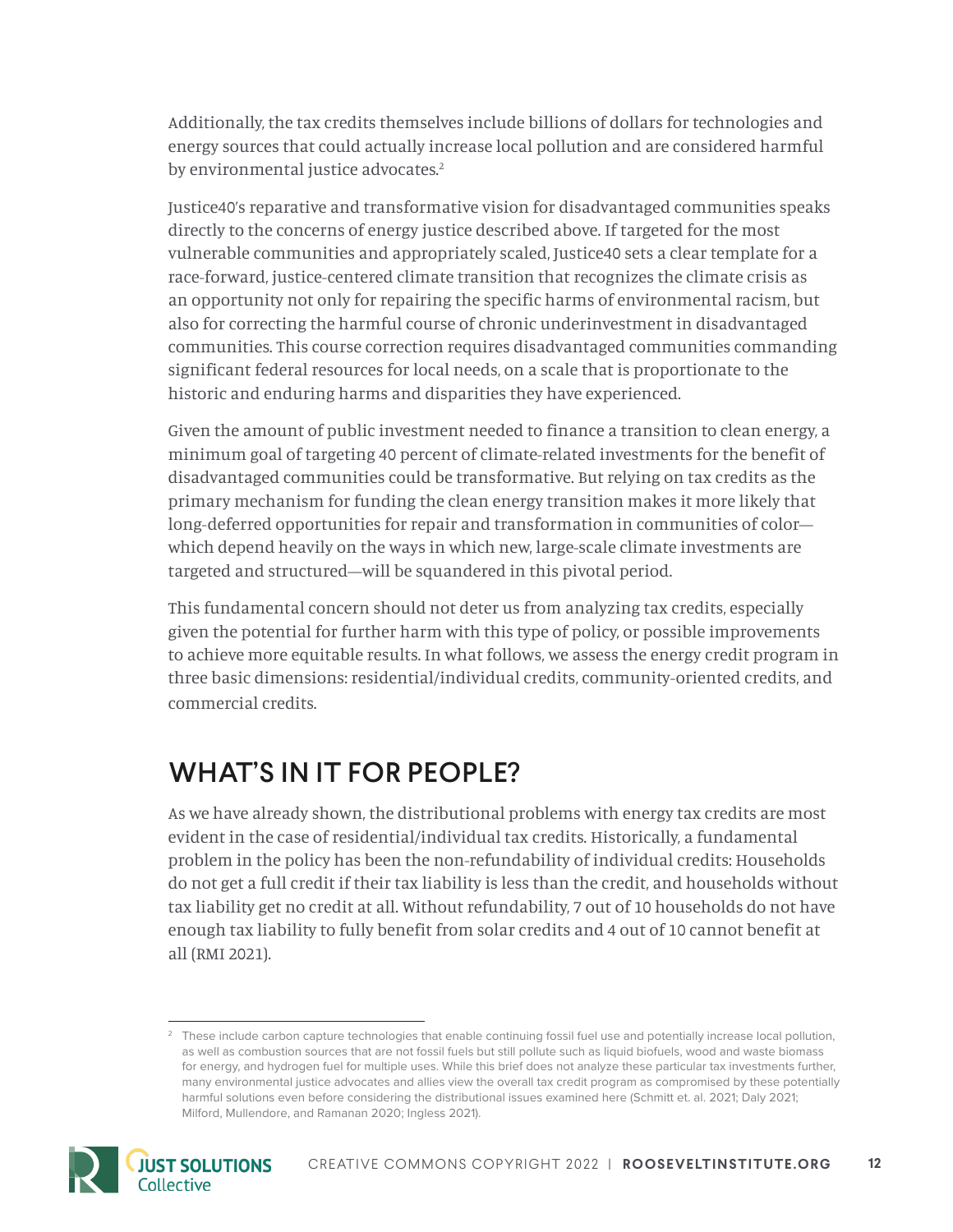Fortunately, advocates succeeded in overturning non-refundability in the BBB credit program. The new proposal makes most of the individual tax credits refundable. Previously, households with little or no federal income tax liability—predominantly low-income and BIPOC households—were simply excluded from the program because there were minimal or zero taxes owed to be reduced. Now, at least in principle (and if the proposal becomes law), households can obtain credits regardless of taxable income.

Two limitations remain. First, refundability is delayed until 2024, when in fact it should be expedited for 2023 in order to prioritize low-income accessibility in the program whatever that may require administratively on the part of the IRS or Department of Treasury. Second, individual tax credits for solar and other energy upgrades top out at 30 percent of costs paid, available equally for most households. One study suggests that refundability may somewhat broaden the pool of credited people, but how much so is very unclear (Borenstein 2016); it seems likely that affordability for low-income households with little discretionary income will continue to be a significant barrier even if the credits are refundable.

Even with refundable credits, solar installations and other credited residential and individual investments are still major purchases for many households. The average rooftop solar installation costs about \$15,000 after the tax credit (there is some variation by state) and a new low-end electric car costs about \$35,000. Either purchase is likely well out of reach for lower-income households with little discretionary income, few savings, and possibly poor credit. This is not even to mention that low-income households should be able to enjoy multiple clean energy benefits; they should not have to choose between reducing their electricity bill or reducing their transportation bill while affluent households can rack up clean energy benefits of all kinds with little concern about affordability.

A more equitable approach would be to make credit values variable by income, with poorer households receiving more credit. In one area, electric vehicle credits, affordability appears to be addressed by limiting eligibility for the full credit to households making under \$500,000 (for joint filers). Not subsidizing affluent households—in this case very affluent households—is necessary for equity but totally insufficient if affordability for low-income households is ignored. "Phasing in"—starting with higher credits—for lowerincome households is a much better idea for equity.

Other major equity gaps in clean energy and energy savings simply aren't fixable through the tax code and underscore the problem of relying on tax credits to advance climate goals. Most importantly, renters—who are more likely to be Black and/or low-income are categorically excluded from residential credits because of "split incentives"; renters cannot make capital improvements on properties they do not own, and many landlords have no incentive to make energy-saving improvements since these improvements would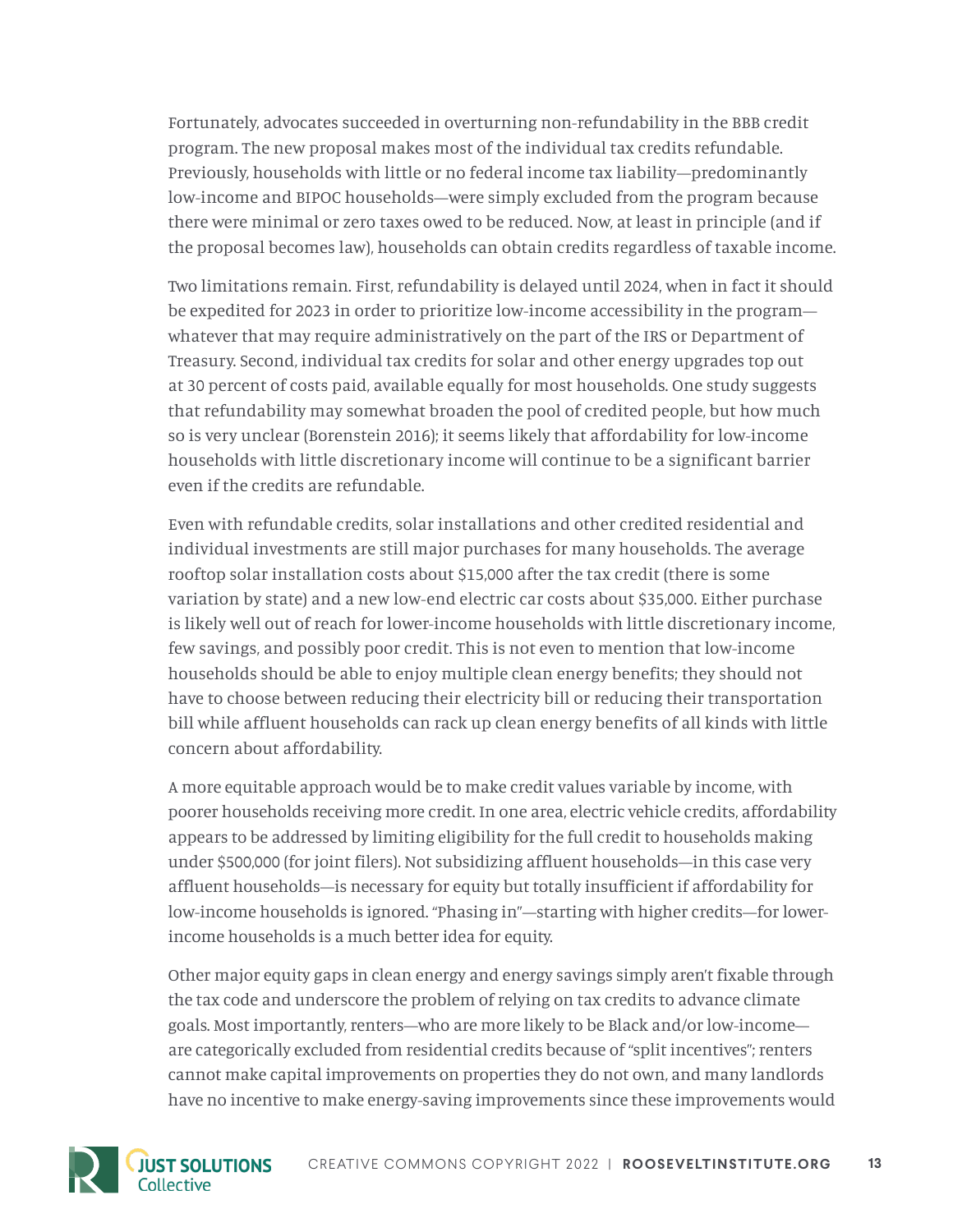primarily benefit renters by reducing their utility bills. This problem could be solved in part by regulation. Energy efficiency standards could be integrated into building codes, rent regulation, or municipal emissions reduction mandates for residential buildings, and these requirements could be publicly subsidized (US Department of Energy n.d.). Public financing is another possible route (Bird and Hernandez 2012). Continuing to rely on tax credits, on the other hand, will only perpetuate endemic barriers to energy savings in rental housing.

### CAN ENERGY CREDITS HELP COMMUNITIES?

The proposal includes some positive improvements that should be celebrated, including two equitable policies and one major financing reform.

The first is an ITC credit bonus for solar projects in low-income communities (§ 136103 of the [Build Back Better Act](https://www.congress.gov/bill/117th-congress/house-bill/5376/text)). If prevailing wage, apprenticeship, and domestic content requirements are all met, developers receive a 10 percent bonus on top of a maximum 30 percent credit for solar projects located in low-income communities or on tribal land.3 In the case of small solar or wind facilities installed on affordable housing or as part of a "qualified low-income economic benefit project," the bonus is 20 percent. Economic benefit projects, as defined in the law, must provide at least 50 percent of the financial benefits of the electricity generated to low-income households, including electricity acquired from the project at below-market rates.

In terms of specific local benefits, however, the legislative language is vague and discretionary. The Treasury Secretary is asked to "consider" aspects of health, economic benefit, and community benefit in allocating enhanced credits for low-income solar projects. But the legislation does not require such benefits as a condition of receiving enhanced credits. Local employment or community ownership, for example which are critical aspects of an equitable clean energy transition—are identified for consideration under the law but not required. Further, there are no criteria for addressing environmental justice—for example, tying bonus credits to local pollution reductions. Also missing is any requirement for consultation with local community organizations and residents of the host communities. Lack of meaningful community engagement encourages projects that do not consider community needs, so community engagement should be mandatory for many types of projects. If mandating community engagement is impracticable or deters investment in disadvantaged communities, another way to address this need could be to provide additional credit to projects that engage with host communities and support training and technical assistance for community needs related to the project.

<sup>&</sup>lt;sup>3</sup> Another community-based provision provides a 10 percent bonus credit for facilities sited in "energy communities," defined as communities where coal plants have closed or been retired.

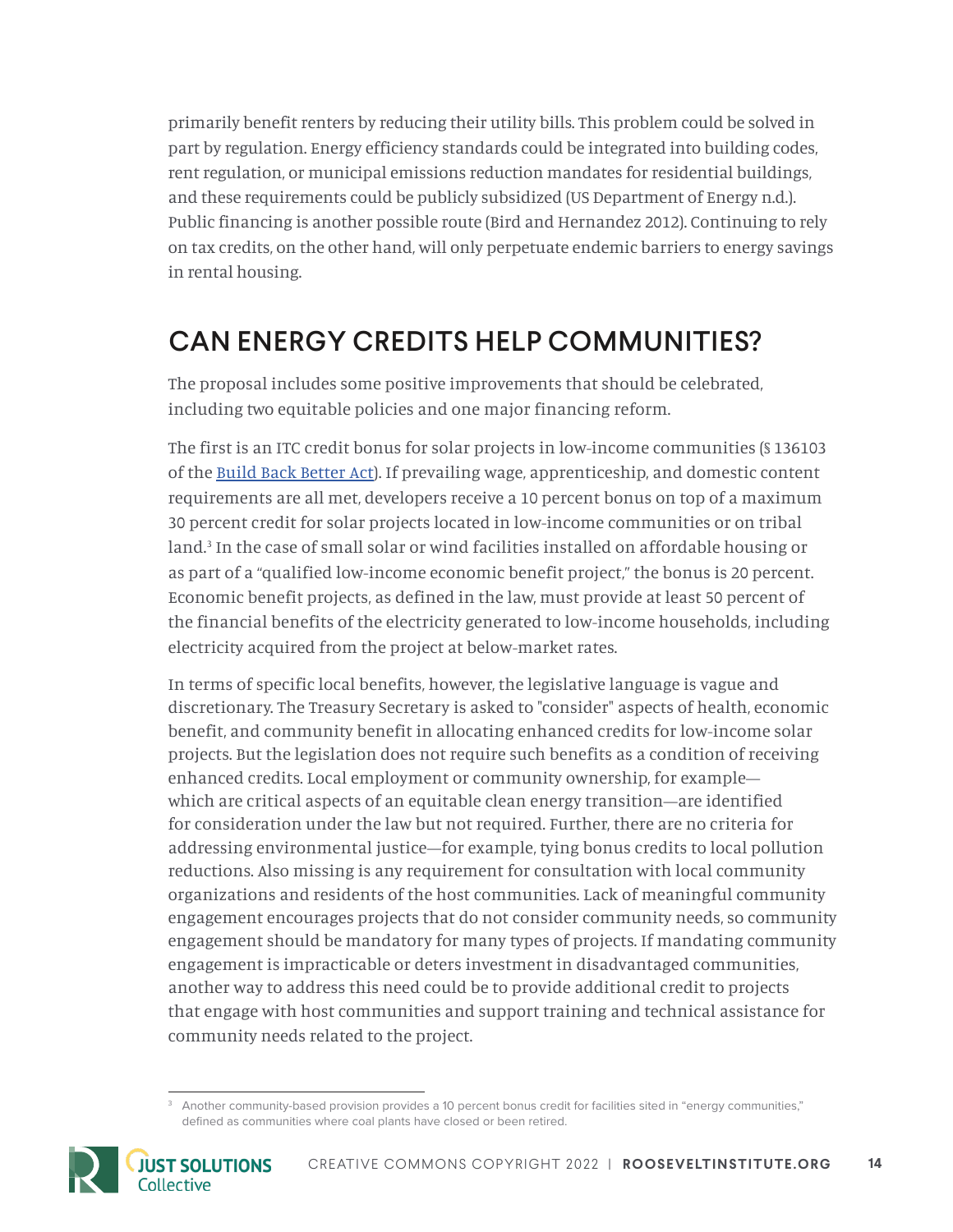The program also risks misplacing projects by using a narrow, income-based definition of disadvantaged communities that does not account for additional burdens often tied to race. Without a more comprehensive definition of "disadvantage," the most vulnerable communities, especially from an environmental justice perspective, may not benefit the most from low-income solar credits. The Climate and Economic Justice Screening Tool, which is currently in development for use in identifying disadvantaged communities for Justice40 investments, attempts to remedy this problem by delineating disadvantaged communities based on environmental and economic justice indicators like pollution burdens, energy burdens, climate risks, affordable housing and transit access, health vulnerabilities, linguistic isolation, and other factors (Council on Environmental Quality n.d.).

It is also notable that the total amount of credits available under the low-income community solar provision is set at 1.8 gigawatts annually, or 18 gigawatts over a decade. Currently, nationwide community solar capacity totals 3.6 gigawatts, with an additional 4.3 gigawatts projected to be installed in the next five years. Thus, crediting a maximum of 18 gigawatts in new solar capacity targeted for low-income communities could significantly shift the landscape for smaller solar installations and make it more equitable. This type of possibility should motivate efforts to address and remedy the issues of community benefit and consultation described above.

Finally, the proposal also expands eligibility to include nonprofits and local governments in the program. This is a tremendous improvement, as the previous standard of limiting eligibility to corporations with income tax liability excluded localities and community institutions from the universe of federal energy credits. Enabling nonprofits and local governments to access these credits has the potential to unlock significant investments in low-income and environmental justice communities. However, it is critically important to require community engagement in public and nonprofit projects. Requirements for robust and meaningful community engagement in neighborhoods hosting the credited projects, as well as resources to help community-based organizations participate in planning processes, could help ensure that these incentives actually benefit low-income residents and help them improve their communities.

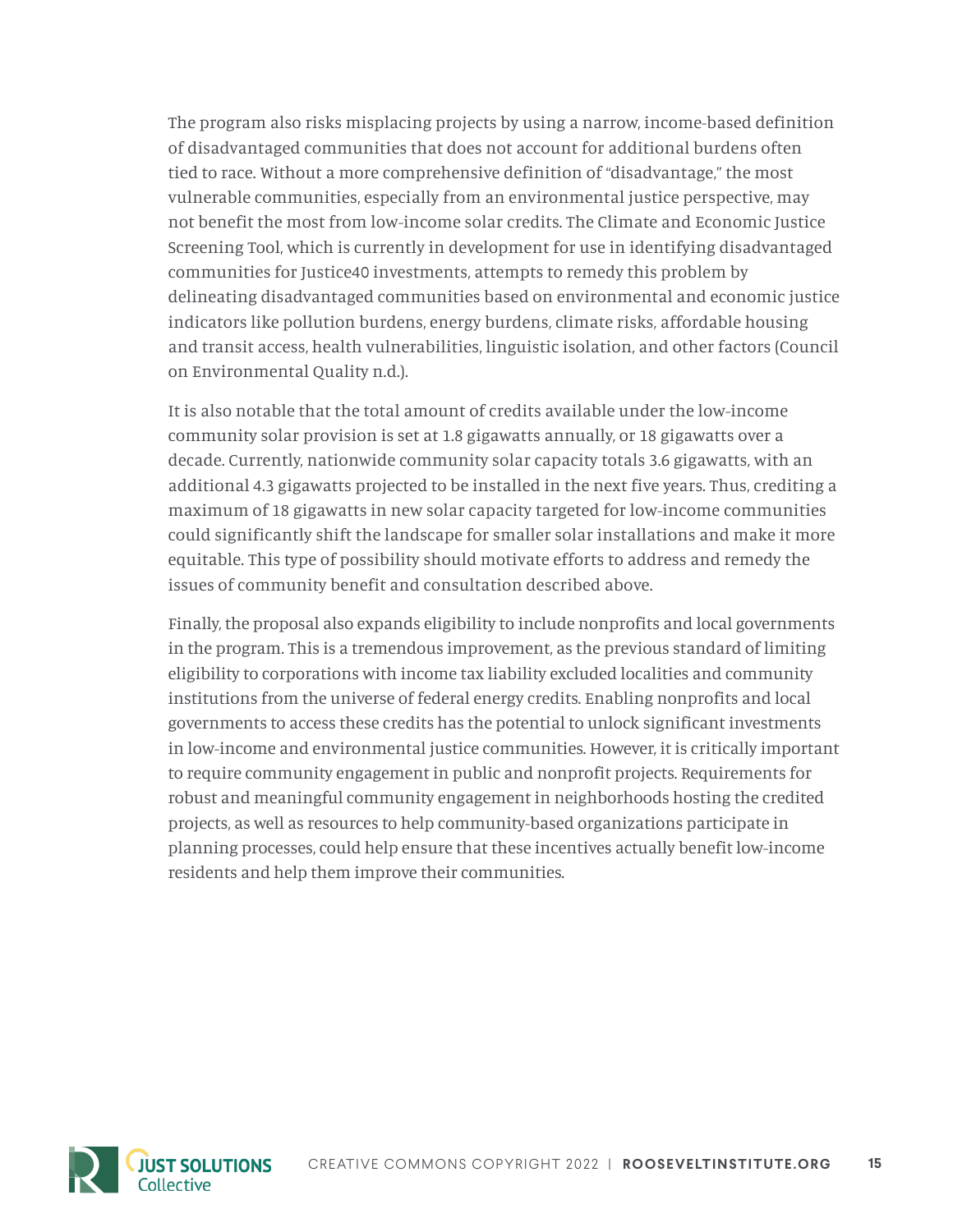### COMMERCIAL CREDITS AND COMMUNITY BENEFITS

Most of the funding for clean energy tax credits—roughly two-thirds—is for businesses, not individuals. It is therefore critical to consider whether and how community benefits and impacts are taken into account in the broader commercial program. We highlighted above the problem of insufficient project criteria for community benefits such as local employment and pollution reductions, and it is worth reiterating the problem of harmful technologies and energy sources credited in the program. Further, there are critical infrastructure gaps that could impede solar deployment, particularly in disadvantaged communities. In California, for example, disadvantaged communities have disproportionately less grid capacity for hosting solar projects and other distributed energy resources. To be more equitable, solar investment credits may need to be combined with targeted grid investments in many disadvantaged communities (Brockway, Conde, and Callaway 2021).4

In addition, risks to housing security in host communities should be addressed, because clean energy can lead to displacement ("climate gentrification") as cleaner air and access to cheaper renewable energy drive up housing values and attract affluent homeowners with higher energy use, who have the most to gain from the savings generated by a transition to renewables.

Identifying these factors underscores an obvious but neglected point: Commercial tax credits inherently have implications for the communities hosting the credited projects. Questions such as who can receive the credits, what they can be used for, and how will the community benefit cannot be ignored simply because a developer is technically eligible for a credit by narrow definitions. Further, such questions should be carefully considered as a matter of compliance with Justice40 and its goal of serving frontline communities in the climate transition.

It is telling, however, that the Department of Treasury is not designated as an agency with "covered programs" in the administration's initial policy guidance on implementation of Justice40, which implicitly exempts clean energy tax credits from being part of Justice40 (Executive Office of the President 2021). Given the budgetary effects and the implications for clean energy development and energy justice, advocates should make the case that clean energy tax credits should be included as covered programs in Justice40, which means that at least 40 percent of the distribution of credits would be geographically targeted for the benefit of disadvantaged communities.

<sup>4</sup> The bipartisan Infrastructure Investment and Jobs Act of 2021 allocates more than \$10 billion to competitive grant funding for grid investments, and this funding should be subject to Justice40 so that at least \$4 billion is directed to investments that promote energy resilience in disadvantaged communities (Weinrub 2021).

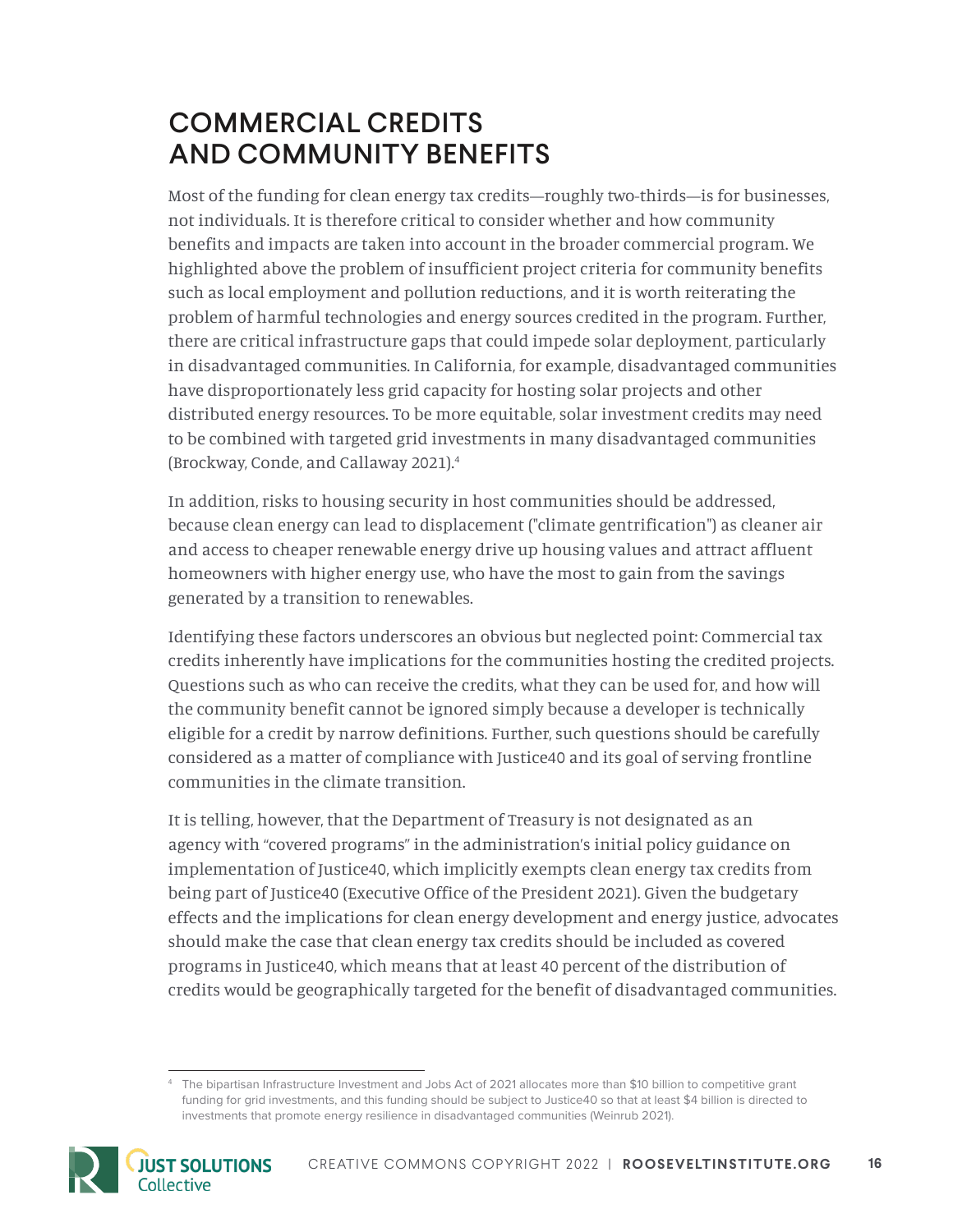To further clarify these issues, it is worth considering the case of Opportunity Zones, which represent a cautionary tale of how tax credits, untethered to community-serving project criteria or even impact analysis, have been used to exploit disadvantaged communities for private gain. Established in 2017 as part of the Tax Cuts and Jobs Act (TCJA), Opportunity Zones (OZs) were designed to "encourage private investment in communities that are struggling to attract capital, create jobs, and lift residents out of poverty." The policy allows investors to defer, and in some cases completely avoid, taxes on unrealized capital gains by rolling those gains into an "Opportunity Fund" that is then invested in property or businesses in Opportunity Zones—a set of low-income census tracts nominated by governors and certified by the Department of Treasury. But neither the TCJA nor the regulations later adopted by the Department of Treasury include any requirements to ensure that projects benefit residents in the census tracts deemed Opportunity Zones. In fact, approved projects only have to derive 50 percent of their income from an "active business" located in an Opportunity Zone.

Furthermore, unlike other federal economic development initiatives, OZs do not include any rules that require beneficiaries to hire local residents, provide services to local communities, or prove that investments are even intended to provide any type of public benefit; investors only have to "self-certify" to qualify for the credit. Additionally, neither the IRS nor the Department of Treasury are required to report data about Opportunity Zones to the public and, as a result, we do not know how much money OZs have raised, how much has been invested, or how much benefit has been derived from those investments. But by all accounts, the majority of the money raised by Opportunity Zones has gone to large-scale real estate projects, many of which were already slated to be built, as well as to luxury housing and businesses heavy on land-use but employing few people, like self-storage facilities or parking lots (Wessel 2021).

In light of the Opportunity Zone example, one notable financial reform in the energy credits proposal should be highlighted: direct payment of credits, which is a policy that will reduce the role of tax equity investors in the clean energy transition essentially by providing up-front grants for project financing. This is important for many reasons, but perhaps the most important reason is that it limits the role of Wall Street in selecting projects for development. It is beyond alarming that in a hidden energy welfare state poised for long-term, massive expansion, private financial strategies and choices are being clothed in a public purpose as important as fighting climate change. Although analysts are doubtful that direct payment will fully shield the energy system's taxfinance infrastructure from Wall Street extraction, it is still an important step forward for public purpose in the climate transition and perhaps the most commendable improvement yet proposed for commercial energy credits.

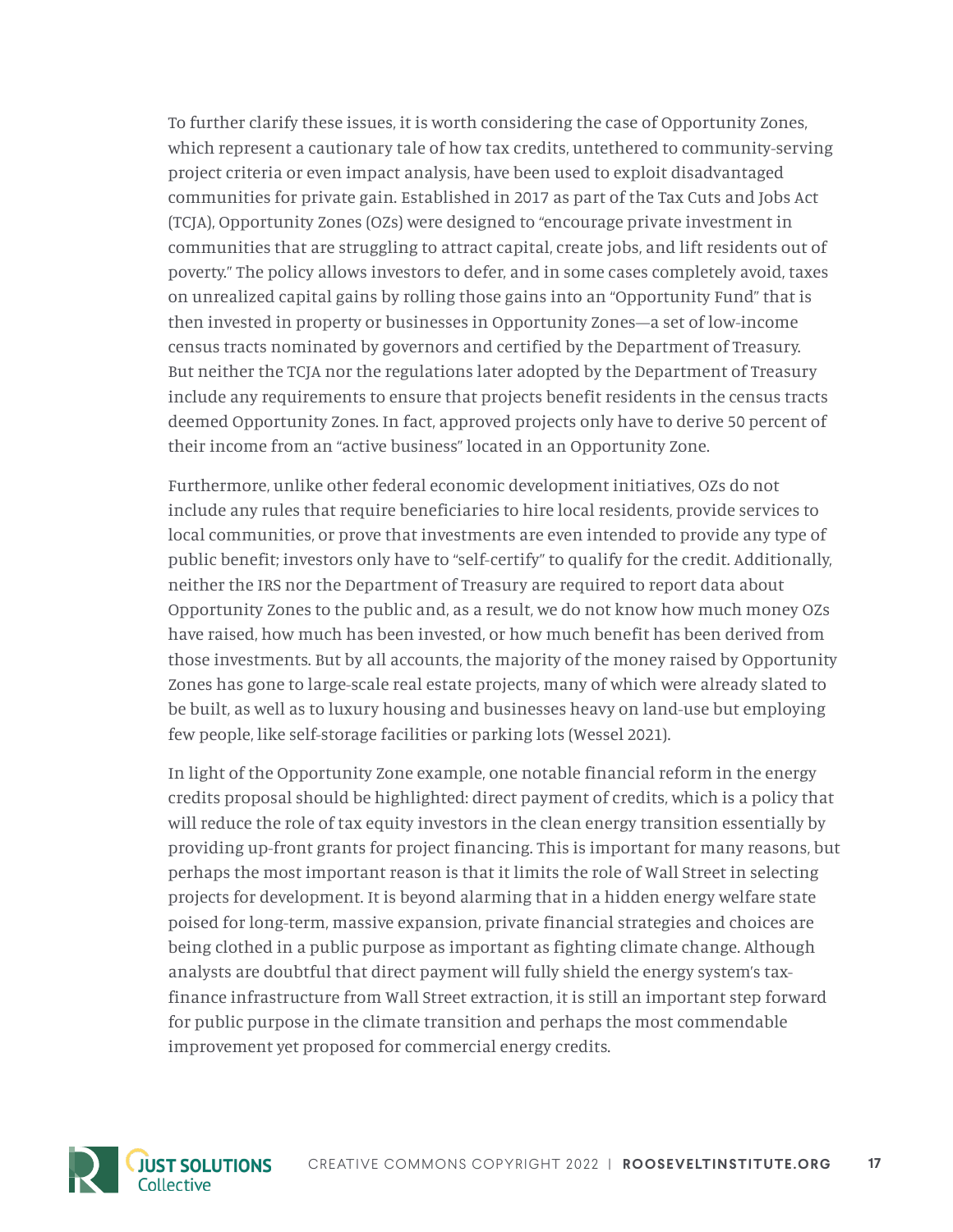However, more regulation of credits is needed to ensure that clean energy development is a vehicle for thoroughly aligning the needs of disadvantaged communities with decarbonization pathways and goals. But much like Opportunity Zones, commercial clean energy tax credits—historically and as proposed going forward—lack the requirements needed to ensure that occurs. In particular, corporations and investors who receive clean energy tax credits do not have to report where the credited projects are located or who those projects are intended to benefit, and there are no proposals to change that. Equally problematic is that there is little data publicly available about who is applying for and receiving these credits. This is especially problematic in the case of large corporations that may own multiple power plants or fuel production facilities, some or all of which may be considered "cleaner" in terms of greenhouse gas emissions even as they are emitting harmful local pollution that is not accounted for in the tax credit program and in some cases may be worse than local pollution from fossil fuel combustion. In particular, facilities combusting biomass, renewable natural gas, and hydrogen raise environmental justice concerns that should weigh heavily in considerations of tax credit financing for corporate owners of such facilities (Nerurkar and Behles 2022; Partnership for Policy Integrity 2011).

These considerations lead to a more general final point about commercial energy credits: We are essentially investing hundreds of billions of dollars in clean energy but know very little about how these investments are playing out at the community level. In the absence of this information, we should assume that most of the proposed clean energy tax resources will continue to flow to private enterprises with strictly commercial goals. Benefiting disadvantaged communities by reducing local pollution and creating local jobs and energy wealth for their residents is not a hallmark of commercial clean energy development, and the revised tax credit program does not seem poised to fundamentally change that general trend. It is worth reiterating that most tax benefits are meant to help individual taxpayers—especially corporate taxpayers—rather than surrounding communities. But if clean energy credits are to meet the goals of Justice40, much less what is necessary to advance energy justice, they should effectively be co-governed—for taxpayer benefit, community benefit, and of course climate benefit. Clearly the current proposal is not structured in that way.

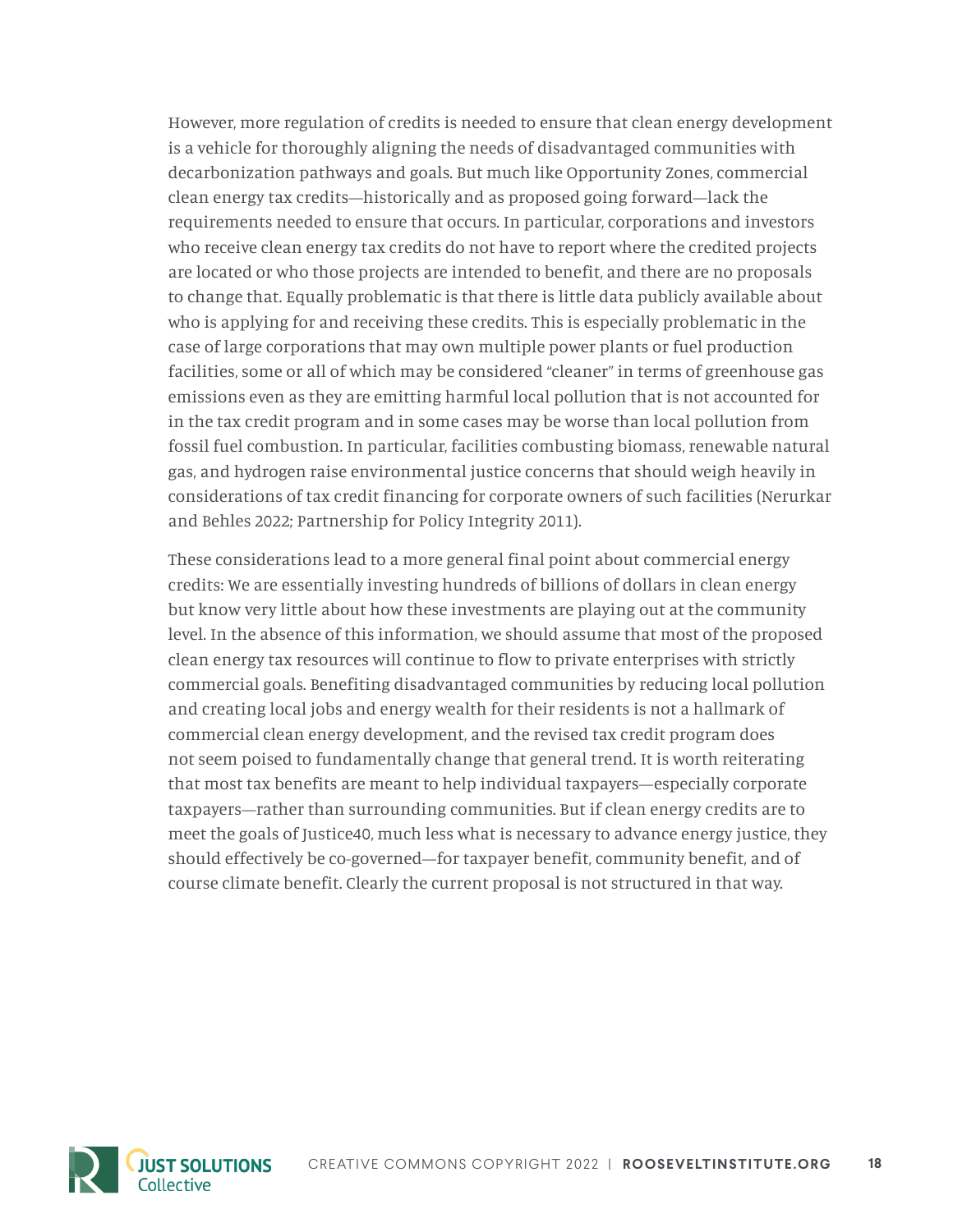## **RECOMMENDATIONS**

As a cornerstone of federal climate policy, the design and implementation of clean energy tax credits are critically important for ensuring equity and justice in the climate transition. In this light, and with the aim of improving the tax credit program as proposed in BBB—or as modified, potentially, by other proposals—we conclude our analysis with a suite of recommendations primarily focused on oversight of the program.

In addition to the positive reforms outlined above—which have already been proposed by legislators—addressing inequities in a tax program on this scale should start with oversight and programmatic evaluation from the Department of Treasury. In fact, many of these changes are similar to reforms proposed for Opportunity Zones in a bill introduced by Senator Ron Wyden (D-OR) (Opportunity Zone Reporting and Reform Act 2019). This legislation requires, among other things, public information reporting from Opportunity Zone investors, terminating zones that are not low-income or impoverished, and prohibiting non-beneficial investments that drive gentrification, such as stadiums and luxury hotels and apartments. For energy tax credits, the following changes could—and should—be adopted:

- Corporations, developers, and other project sponsors claiming investment and production tax credits should have reporting requirements to provide information for assessing equity impacts of the resulting clean energy buildout.
- The Department of Treasury should also develop robust and measurable beneficial project criteria, not only for the low-income community solar program (although that is most critical) but for all projects seeking credits from the program. Credited projects are not location- or community-neutral, and that principle should be codified in Treasury policy to maximize equity impacts of energy tax credits and especially racial equity impacts. To this end, the function of developing beneficial project criteria could be shared with other agencies as well as states and localities.
- Oversight of individual energy credits should include evaluating distributional impacts, considering both income and race, and this should inform programmatic changes or revisions of the law that will reduce persisting disparities in the program.
- Credits for eligible energy sources and technologies considered harmful by environmental justice advocates should be subject to local or community review and accountability. Treasury guidance on community review and conditions for revocation and/or repayment of credits should be developed if unavailable, and consistently utilized. This should include pollution and public health reporting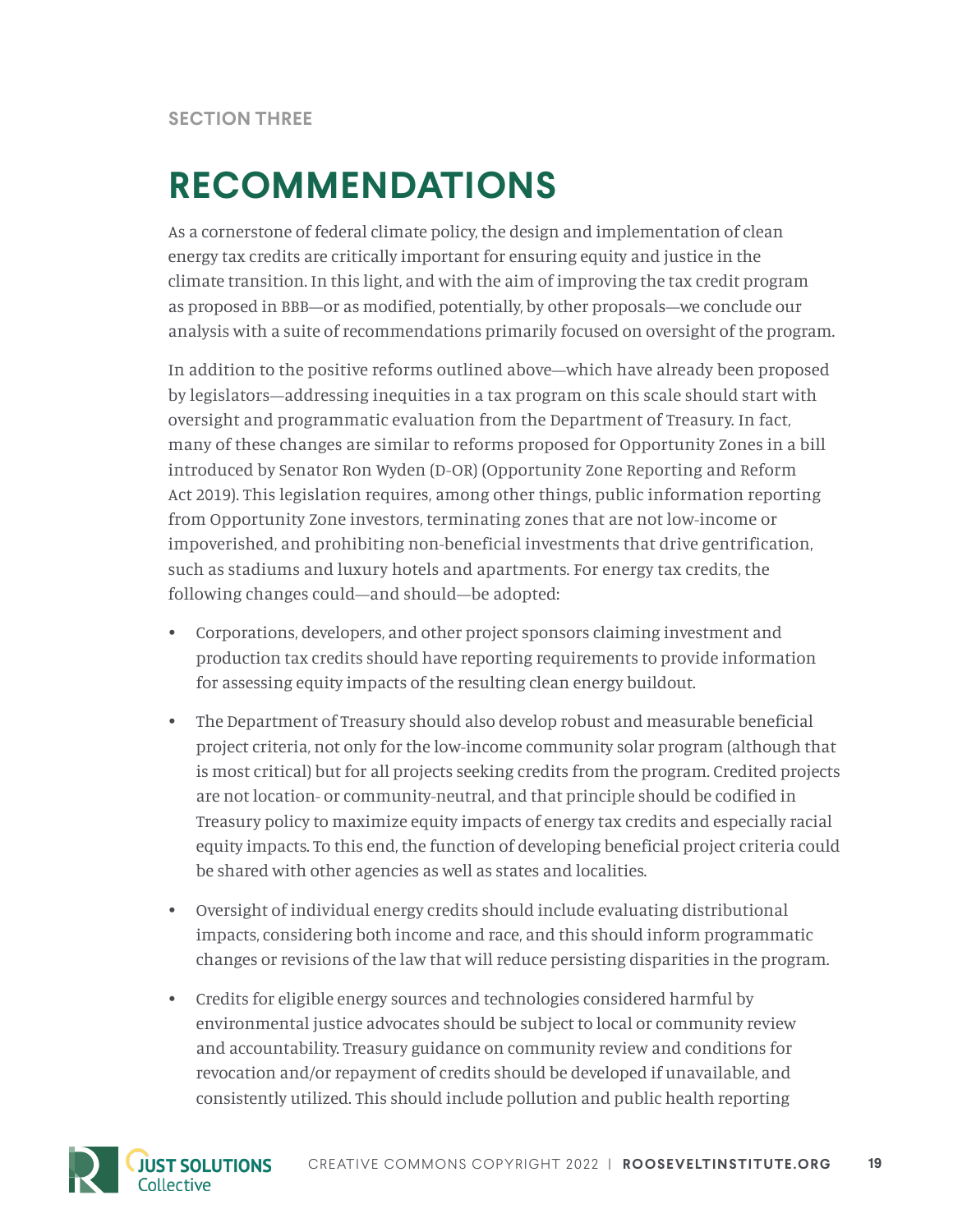requirements for corporations or other businesses owning/operating energy facilities that emit local pollution or otherwise pose local health risks.

- Energy tax equity investments should be profiled for climate and community impacts.
- No corporation currently or previously found to be in violation of environmental laws or labor and workplace safety laws should be eligible for credits.
- And finally, given the troubled distributional track record of tax credit policy generally and clean energy tax credits specifically, the question of how Justice40 applies to climate-related Treasury programs—especially one on this scale—deserves consideration by the Biden administration and more attention from advocates.

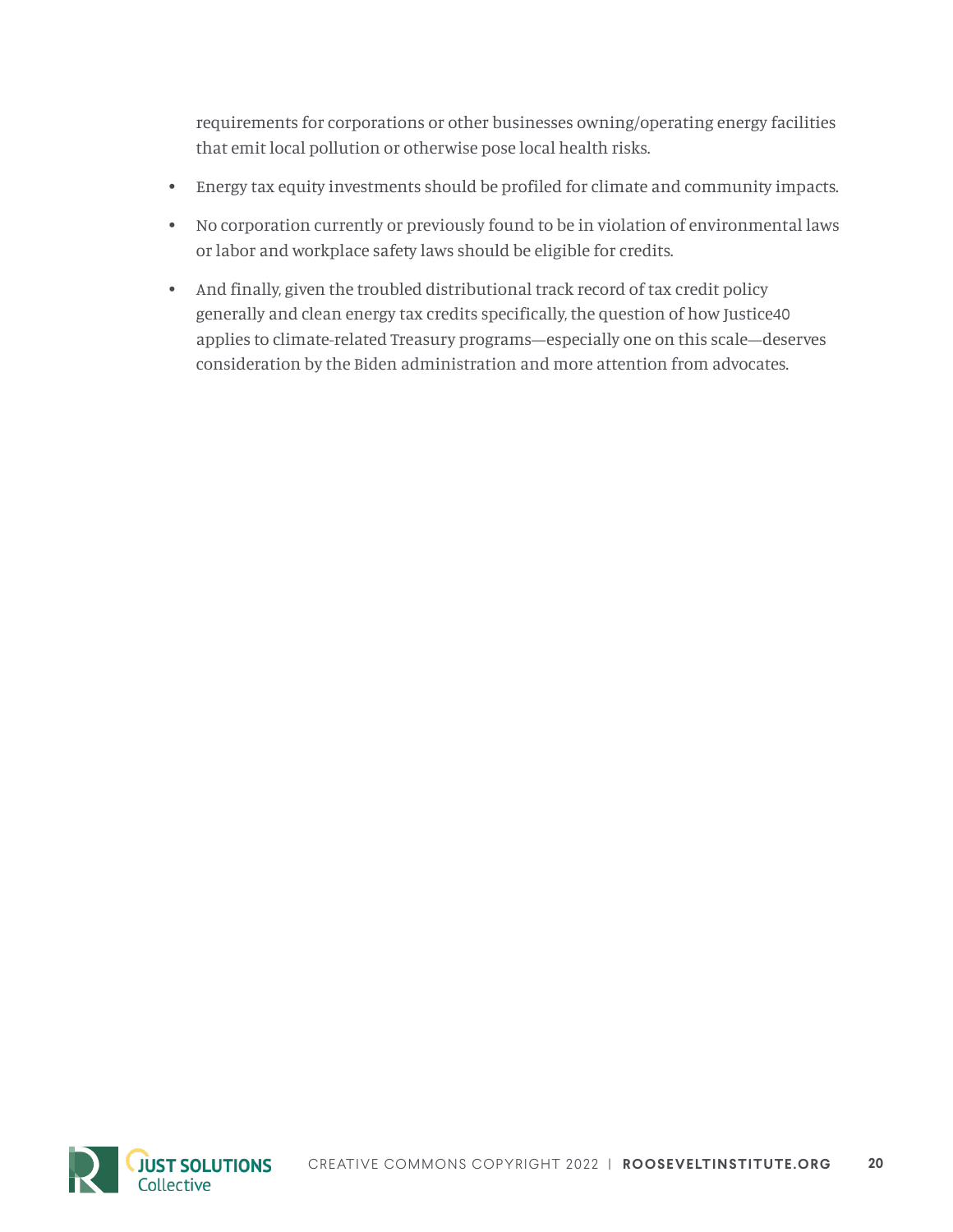# **CONCLUSION**

"For more than 50 years," Kyle Strickland and Felicia Wong wrote in a 2021 report, "the fight for racial justice has been weakened by an individualistic, 'race-neutral' conception of access and opportunity within a society dominated by neoliberal economics" (Strickland and Wong 2021). Using the tax code for broad societal goals whether it's health care, retirement, or clean energy—is a hallmark of neoliberalism because it weakens the direct, democratic role and power of government in equalizing access to these very goods. This could be changed to some degree by adopting a much more progressive tax code and using the revenue to invest equitably in public needs, and especially in climate needs. Instead, however, we have ended up with extreme inequality and chronic underinvestment in disadvantaged communities, both due in part to a tax code and multiple giant tax credit schemes that have largely benefited affluent white households and communities.

Supporters of the clean energy tax credit proposals currently being debated rightly point out their likely effectiveness on greenhouse gas emissions and clean energy capacity, and some reforms in the current proposal could help to start closing the racial gaps we have seen thus far. But to effectively implement these reforms, and to advance the reforms necessary for energy justice and racial equity, it is important to begin with oversight of tax credits, linked to necessary policy reforms—whether through agency rules or guidance, other administrative action, or future congressional action.

Justice40 can and should be applied as federal policy for such an effort given the scale of federal resources in question and the inescapable questions of energy justice and racial justice confronting us during this pivotal moment of great promise—and greater peril—in addressing climate change.

More broadly, we need to pivot aggressively to major public investments in a rapid clean energy transition and in climate resilience, investments that could be designed for the benefit of disadvantaged communities and controlled by them, as envisioned by Justice40. Yet neoliberalism's grip on the energy system is seemingly poised for expansion while government shrinks from the task of investing in equitable climate solutions. The energy tax credit proposal currently on the table does not directly address racial inequities in the current energy system or in the clean energy transition because it is not meant to do so: It is an individualistic, status quo policy that is very likely to perpetuate or even worsen systemic disparities and inequities inherited from the fossil fuel economy. This is a serious risk of any national climate strategy that largely rests on energy tax credits while falling short on direct, targeted investments as envisioned in Justice40 (Daly 2022). Today's stark distributional inequities in clean energy access and energy burdens are a case in point, making it clear that equity and

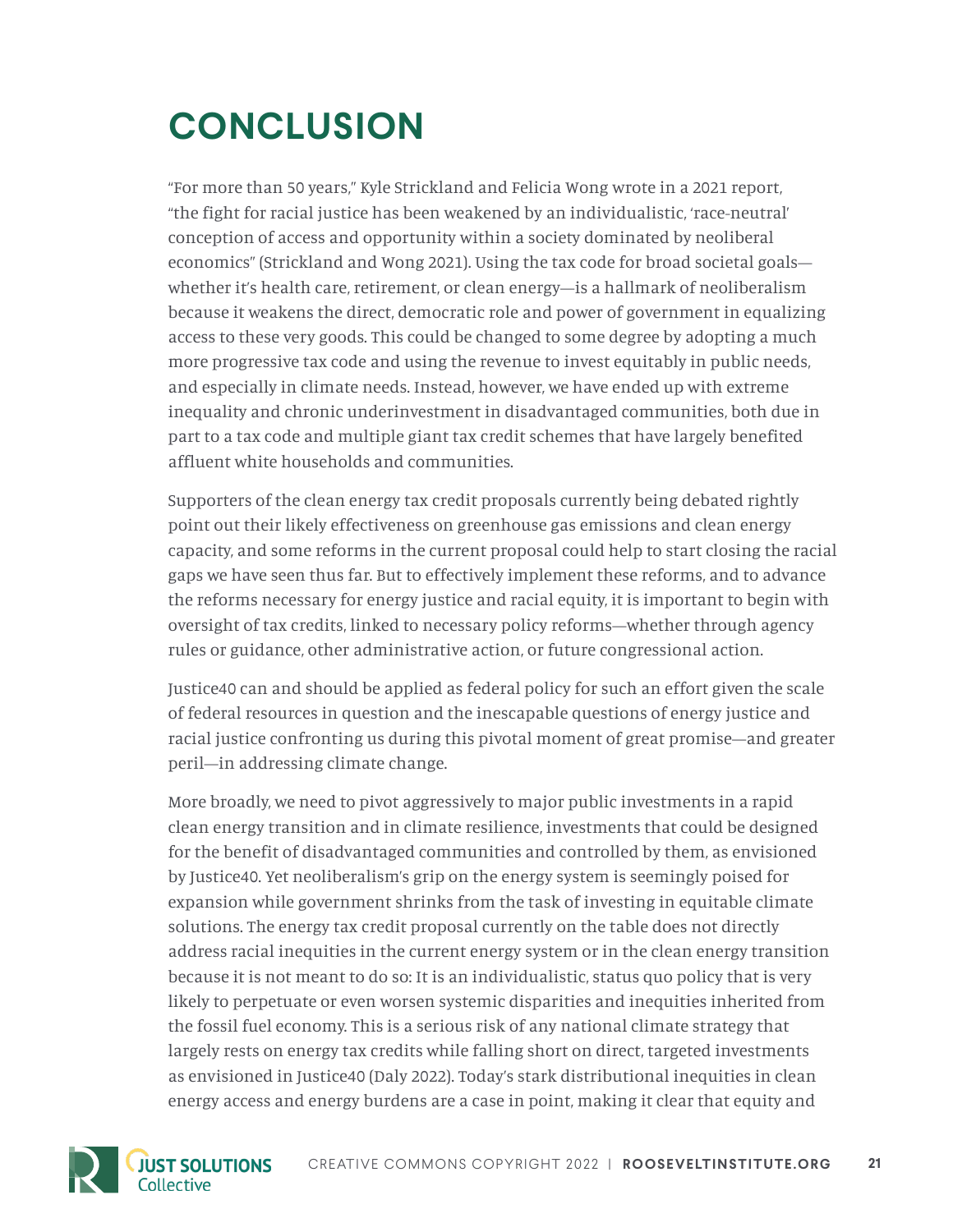justice in a clean energy future, including climate resilience for the most vulnerable people and places, depend on putting disadvantaged communities first in line for federal resources. Communities—not tax-preferenced individuals and corporations, and not private incentives—are the key to unlocking a just transition. Providing the long overdue public resources that disadvantaged communities need to survive, and thrive, in the fight against climate change should be a primary goal of federal policymakers negotiating the future of US climate policy.

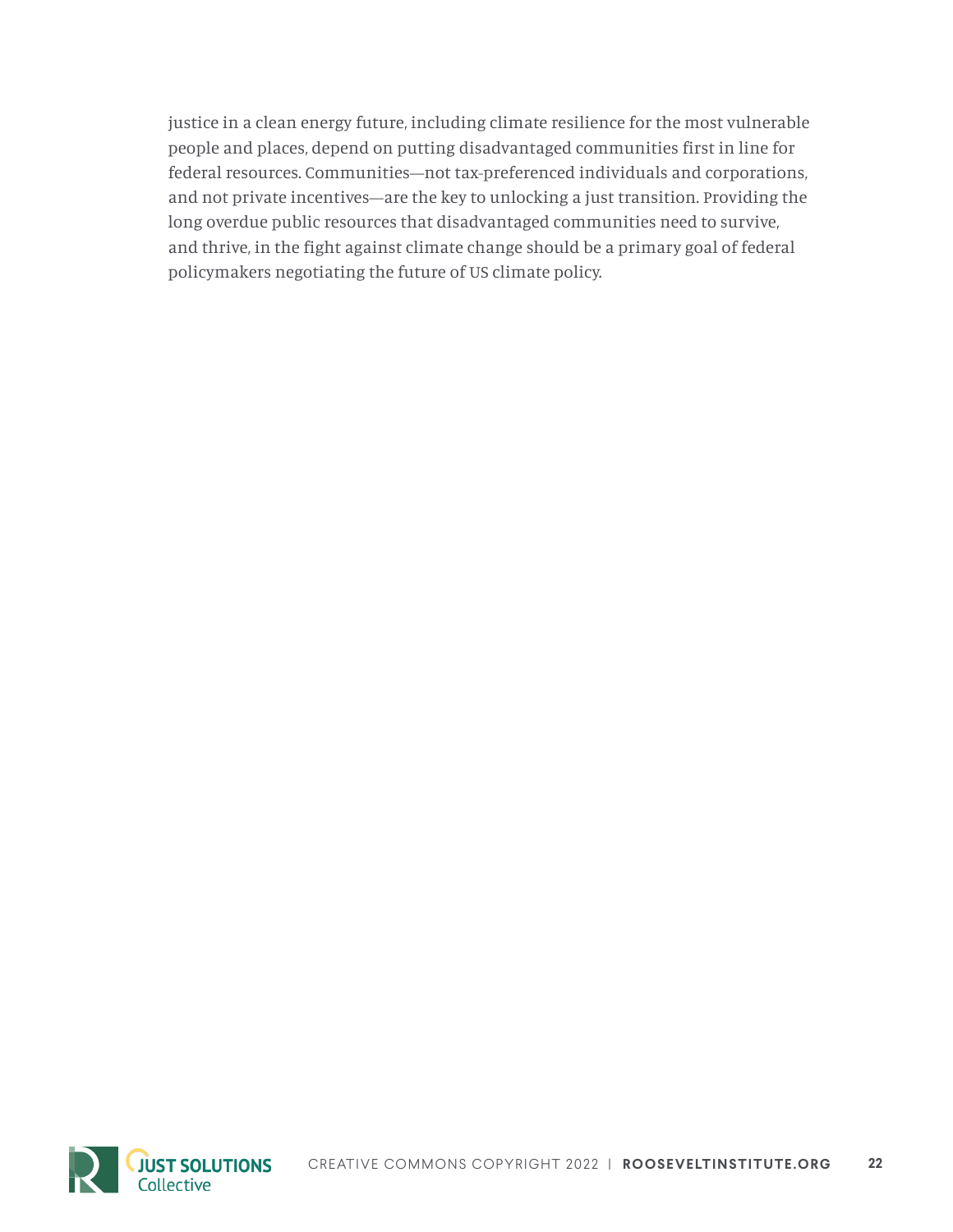# **REFERENCES**

- American Council for an Energy-Efficient Economy (ACEEE). 2016. *Report: Lifting the High Energy Burden in America's Largest Cities: How Can Energy Efficiency Improve Low-Income and Underserved Communities.* Washington, DC: ACEEE. [https://www.aceee.org/research](https://www.aceee.org/research-report/u1602)[report/u1602.](https://www.aceee.org/research-report/u1602)
- Aning, Agya K. 2021. "The Biden Administration's Embrace of Environmental Justice Has Made Wary Activists Willing to Believe." *Inside Climate News*, August 21, 2021. [https://](https://insideclimatenews.org/news/01082021/biden-environmental-justice/) [insideclimatenews.org/news/01082021/biden-environmental-justice/](https://insideclimatenews.org/news/01082021/biden-environmental-justice/).
- Aronoff, Kate. 2021. "Why Biden's Infrastructure Plan Shouldn't Use Tax Credits to Encourage Clean Energy." *The New Republic*, May 20, 2021. [https://newrepublic.com/](https://newrepublic.com/article/162444/wall-street-profiting-clean-energy-tax-credits) [article/162444/wall-street-profiting-clean-energy-tax-credits.](https://newrepublic.com/article/162444/wall-street-profiting-clean-energy-tax-credits)
- Behles, Deborah. 2021. *An Equitable Transition to Clean Energy Must Reduce Air Pollution Burdens in Environmental Justice Communities.* The Climate & Clean Energy Equity Fund; Just Solutions Collective.<https://equityfund.egnyte.com/dl/00guMxebF3>.
- Bird, Stephen, and Diana Hernandez. 2012. "Policy Options for the Split Incentive: Increasing Energy Efficiency for Low Income Renters." *Energy Policy* 48, (September): 506–14. [https://www.ncbi.nlm.nih.gov/pmc/articles/PMC4819331/.](https://www.ncbi.nlm.nih.gov/pmc/articles/PMC4819331/)
- Borenstein, Severin. 2022. "Op-Ed: Sorry, Rooftop Solar Supporters, California Incentives Really Do Punish the Poor." *Los Angeles Times*, March 28, 2022. [https://www.latimes.com/](https://www.latimes.com/opinion/story/2022-03-28/solar-rooftop-net-energy-metering-incentives-california-public-utilities-commission-cpuc-gavin-newsom) [opinion/story/2022-03-28/solar-rooftop-net-energy-metering-incentives-california](https://www.latimes.com/opinion/story/2022-03-28/solar-rooftop-net-energy-metering-incentives-california-public-utilities-commission-cpuc-gavin-newsom)[public-utilities-commission-cpuc-gavin-newsom](https://www.latimes.com/opinion/story/2022-03-28/solar-rooftop-net-energy-metering-incentives-california-public-utilities-commission-cpuc-gavin-newsom).
- Borenstein, Severin, and Lucas Davis. 2016. "The Distributional Effects of US Clean Energy Tax Credits." *Tax Policy and the Economy*, Vol. 31, No. 1. [https://www.journals.uchicago.](https://www.journals.uchicago.edu/doi/full/10.1086/685597) [edu/doi/full/10.1086/685597](https://www.journals.uchicago.edu/doi/full/10.1086/685597).
- Brockway, Anna M., Jennifer Conde, and Duncan Callaway. 2021. "Inequitable Access to Distributed Energy Resources Due to Grid Infrastructure Limits in California." *Nature Energy* 6, (September): 892–903.<https://www.nature.com/articles/s41560-021-00887-6>.
- Carley, Sanya, and David M. Konisky. 2020a. "The Justice and Equity Implications of the Clean Energy Transition." *Nature Energy* 5, (August): 569–77. [https://www.nature.com/](https://www.nature.com/articles/ s41560-020-0641-6) [articles/ s41560-020-0641-6.](https://www.nature.com/articles/ s41560-020-0641-6)
- Carley, Sanya, and David Konisky. 2020b. "Energy is a Basic Need, and Many Americans Are Struggling to Afford it in the COVID-19 Recession." *The Conversation*, July 30, 2020. [https://www.journals.uchicago.edu/doi/full/10.1086/685597.](https://www.journals.uchicago.edu/doi/full/10.1086/685597)

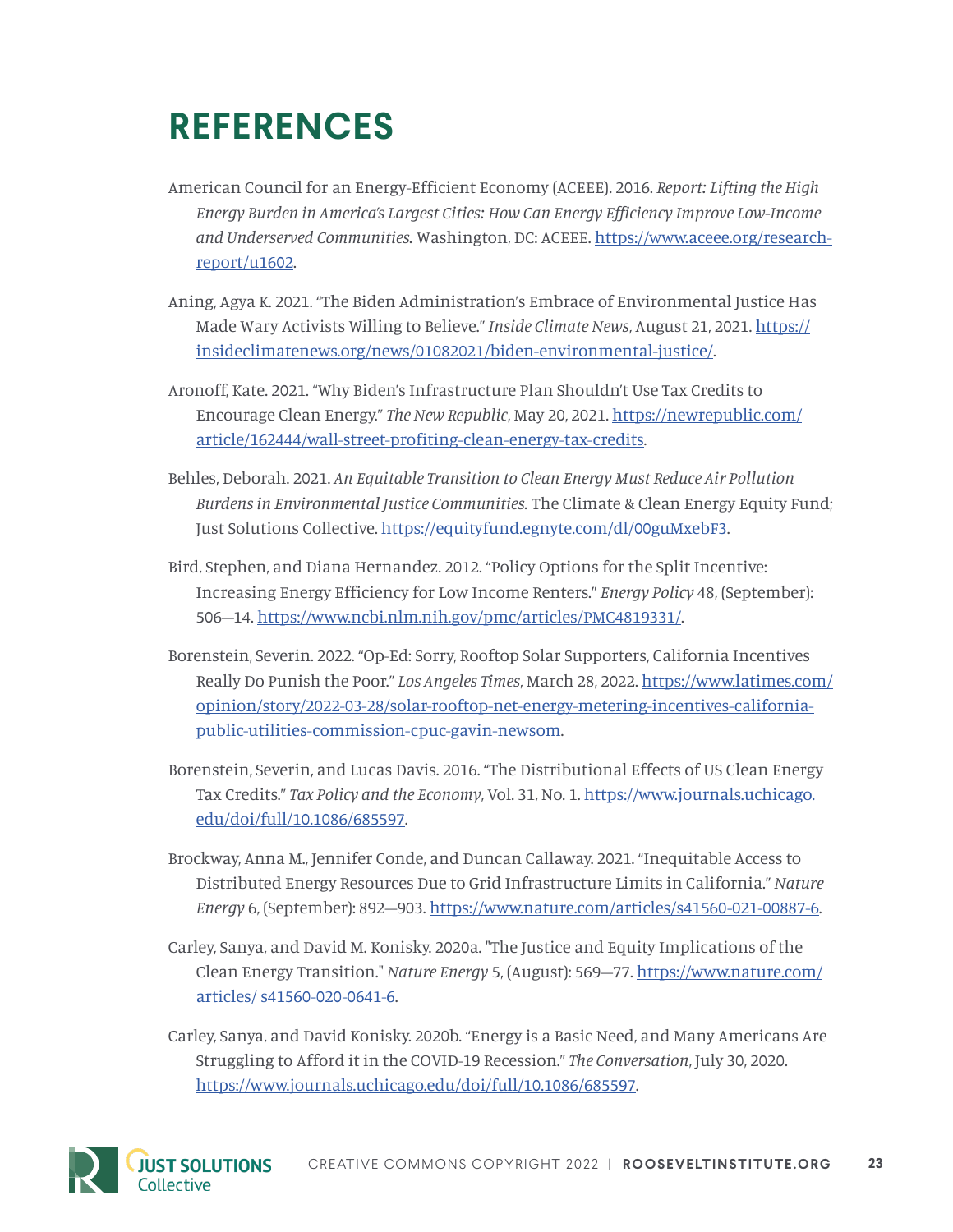- Congressional Budget Office (CBO). 2021. *The Distribution of Major Tax Expenditures in 2019*. Washington, DC: CBO. [https://www.cbo.gov/publication/57413#:~:text=CBO%20](https://www.cbo.gov/publication/57413#:~:text=CBO estimates that the tax,all tax expenditures that year) [estimates%20that%20the%20tax,all%20tax%20expenditures%20that%20year](https://www.cbo.gov/publication/57413#:~:text=CBO estimates that the tax,all tax expenditures that year).
- Council on Environmental Quality. n.d. "Methodology." Climate and Economic Justice Screening Tool. Accessed June 2, 2022. [https://screeningtool.geoplatform.gov/en/](https://screeningtool.geoplatform.gov/en/methodology#3/33.47/-97.5) [methodology#3/33.47/-97.5](https://screeningtool.geoplatform.gov/en/methodology#3/33.47/-97.5).
- Crandall-Hollick, Margot L., and Molly F. Sherlock. 2018. *Residential Energy Tax Credits: Overview and Analysis*. Congressional Research Service, April 9, 2018. [https://crsreports.](https://crsreports.congress.gov/product/pdf/R/R42089/22) [congress.gov/product/pdf/R/R42089/22](https://crsreports.congress.gov/product/pdf/R/R42089/22).
- Daly, Lew. 2021. *False Solutions: Gas and Trash: How the Fossil Fuel Industry is Holding Back a Just Transition*. New York: NY Renews. [https://static1.squarespace.com/](https://static1.squarespace.com/static/58ae35fddb29d6acd5d7f35c/t/60351d79b4a58450d1f9dd8b/1614093694407/False+Solutions+Report+-+FINAL.pdf) [static/58ae35fddb29d6acd5d7f35c/t/60351d79b4a58450d1f9dd8b/1614093694407/](https://static1.squarespace.com/static/58ae35fddb29d6acd5d7f35c/t/60351d79b4a58450d1f9dd8b/1614093694407/False+Solutions+Report+-+FINAL.pdf) [False+Solutions+Report+-+FINAL.pdf.](https://static1.squarespace.com/static/58ae35fddb29d6acd5d7f35c/t/60351d79b4a58450d1f9dd8b/1614093694407/False+Solutions+Report+-+FINAL.pdf)
- Daly, Lew. 2022. *Justice40 and the Federal Budget: Challenges of Scale and Implementation.* New York: The Roosevelt Institute. [https://rooseveltinstitute.org/wp-content/](https://rooseveltinstitute.org/wp-content/uploads/2022/04/RI_Justice-40-Federal-Budget_Report_202204.pdf) [uploads/2022/04/RI\\_Justice-40-Federal-Budget\\_Report\\_202204.pdf.](https://rooseveltinstitute.org/wp-content/uploads/2022/04/RI_Justice-40-Federal-Budget_Report_202204.pdf)
- Darghouth, Naïm R., Eric O'Shaughnessy, Sydney Forrester, and Galen Barbose. 2022. "Characterizing Local Rooftop Solar Adoption Inequity in the US." *Environmental Research Letters* 17, no. 3 (February): 034028. [https://iopscience.iop.org/](https://iopscience.iop.org/article/10.1088/1748-9326/ac4fdc) [article/10.1088/1748-9326/ac4fdc.](https://iopscience.iop.org/article/10.1088/1748-9326/ac4fdc)
- Executive Office of the President. 2021. "Memorandum for the Heads of Departments and Agencies." July 20, 2021. [https://www.whitehouse.gov/wp-content/](https://www.whitehouse.gov/wp-content/uploads/2021/07/M-21-28.pdf) [uploads/2021/07/M-21-28.pdf.](https://www.whitehouse.gov/wp-content/uploads/2021/07/M-21-28.pdf)
- Gallucci, Maria. 2019. "Energy Equity: Bringing Solar Power to Low-Income Communities." YaleEnvironment360, April 4, 2019. [https://e360.yale.edu/features/energy-equity](https://e360.yale.edu/features/energy-equity-bringing-solar-power-to-low-income-communities. )[bringing-solar-power-to-low-income-communities.](https://e360.yale.edu/features/energy-equity-bringing-solar-power-to-low-income-communities. )
- Greenstone, Michael, Bogdan Mukhametkaliev, Jared Stolove, John Larsen, Ben King, Hannah Kolus, and Whitney Herndon. 2022. "Assessing the Costs and Benefits of Clean Energy Tax Credits." Energy Policy Institute at The University of Chicago and The Rhodium Group, February 9, 2022. [https://epic.uchicago.edu/wp-content/](https://epic.uchicago.edu/wp-content/uploads/2022/02/EPIC_RHO_BBBMemo.2.9.22.pdf) [uploads/2022/02/EPIC\\_RHO\\_BBBMemo.2.9.22.pdf](https://epic.uchicago.edu/wp-content/uploads/2022/02/EPIC_RHO_BBBMemo.2.9.22.pdf).
- Hernandez, Diana. 2016. "Understanding 'Energy Security' and Why it Matters to Health." *Social Science and Medicine* 167, (October): 1–10. [https://www.sciencedirect.com/science/](https://www.sciencedirect.com/science/article/pii/S0277953616304658?via%3Dihub) [article/pii/S0277953616304658?via%3Dihub](https://www.sciencedirect.com/science/article/pii/S0277953616304658?via%3Dihub).

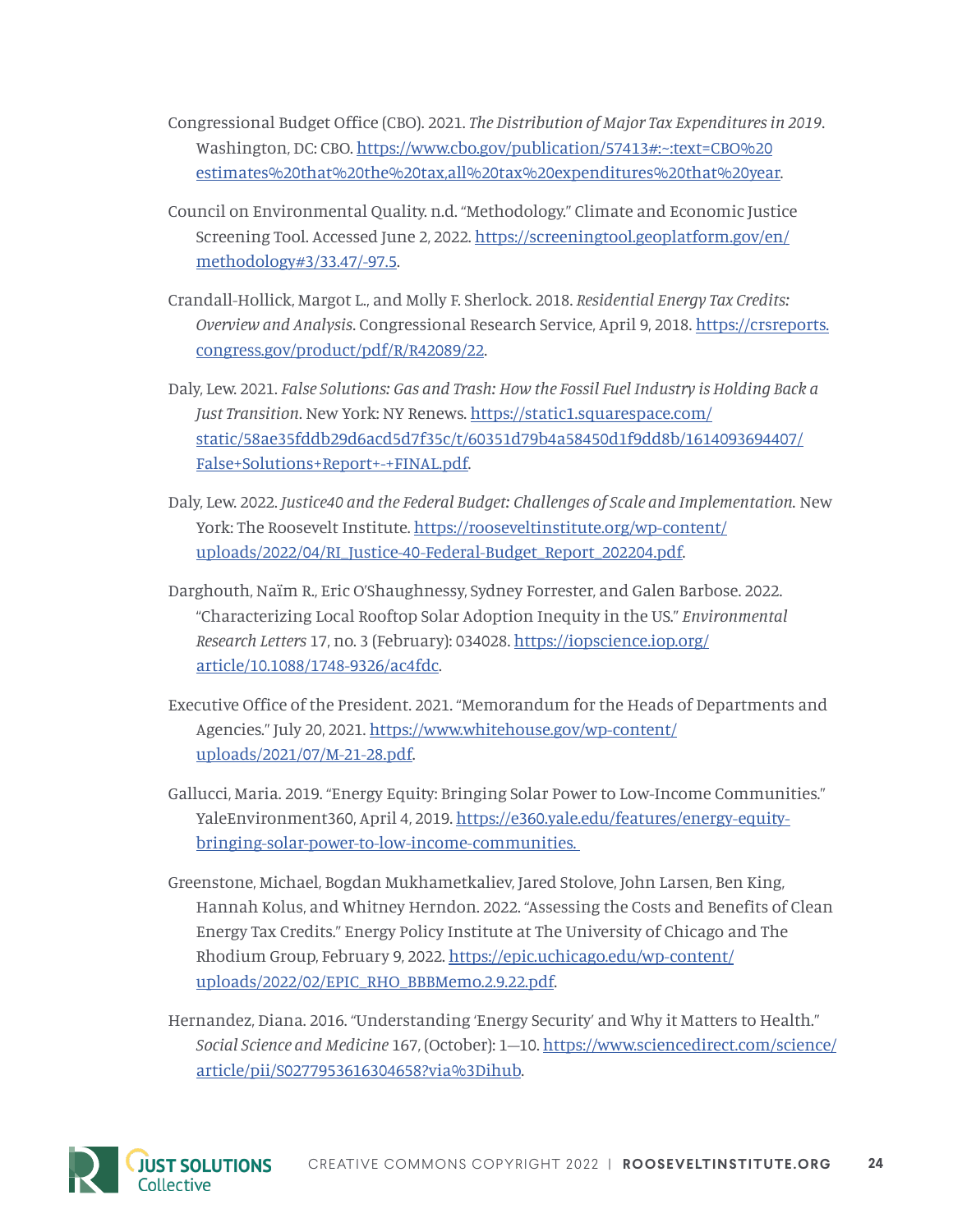- Howard, Christopher. 1997. *The Hidden Welfare State: Tax Expenditures and Social Policy in the United States*. Princeton, NY: Princeton University Press.
- Inglis, Aimee. 2021. "Frontlines Grassroots Groups Respond to Bipartisan Infrastructure Bill Vote Delay: Congress Must Pass a Full Budget That Does No Harm and Invests in Real Solutions." United Frontline Table, October 1, 2021. [https://unitedfrontlinetable.](https://unitedfrontlinetable.org/frontlinesrespondinfrabill/) [org/frontlinesrespondinfrabill/.](https://unitedfrontlinetable.org/frontlinesrespondinfrabill/)
- Jacobson, Mark Z., et al. 2015. "100% Clean and Renewable Wind, Water, and Sunlight (WWS) All Sector Energy Roadmaps for the 50 United States." *Energy & Environmental Science* 8: 2093.<https://web.stanford.edu/group/efmh/jacobson/Articles/I/USStatesWWS.pdf>.
- Joint Committee on Taxation. 2021. "JCX-46-21: Estimated Budget Effects of the Revenue Provisions of Title XIII." [https://www.jct.gov/publications/2021/jcx-46-21/.](https://www.jct.gov/publications/2021/jcx-46-21/)
- Knuth, Sarah. 2021. "Rentiers of the Low-Carbon Economy: Renewable Energy's Extractive Fiscal Geographies." *Environment and Planning A: Economy and Space*. [https://journals.](https://journals.sagepub.com/doi/full/10.1177/0308518X211062601) [sagepub.com/doi/full/10.1177/0308518X211062601](https://journals.sagepub.com/doi/full/10.1177/0308518X211062601).
- Lukanov, Boris R., and Elena M. Krieger. 2019. "Distributed Solar and Environmental Justice: Exploring the Demographic and Socio-Economic Trends of Residential PV Adoption in California." *Energy Policy* 134, (November): 110935. [https://www.sciencedirect.com/](https://www.sciencedirect.com/science/article/abs/pii/S0301421519305221) [science/article/abs/pii/S0301421519305221](https://www.sciencedirect.com/science/article/abs/pii/S0301421519305221).
- Lusiani, Niko, 2022. "How Shareholder Primacy in the Electrical Utility Sector is Holding Back an Affordable and Justice Energy Transition." Roosevelt Institute, May 24, 2022. <https://rooseveltinstitute.org/publications/electric-utilities-shareholder-primacy/>.
- Melodia, Lauren, and Kristina Karlsson. 2022. "Energy Price Stability: The Peril of Fossil Fuels and the Promise of Renewables." New York: Roosevelt Institute, May 11, 2022. [https://rooseveltinstitute.org/publications/energy-price-stability/.](https://rooseveltinstitute.org/publications/energy-price-stability/)
- Milford, Lew, Seth Mullendore, and Abbe Ramanan. 2020. "Hydrogen Hype in the Air." Clean Energy Group, December 14, 2020. [https://www.cleanegroup.org/hydrogen-hype-in-the](https://www.cleanegroup.org/hydrogen-hype-in-the-air/)[air/](https://www.cleanegroup.org/hydrogen-hype-in-the-air/).
- Nerurkar, Sonum, and Deborah Behles. 2022. "Our 'Clean' Energy Future May Increase Harmful Air Pollution: Here's How to Course Correct." Climate &Clean Energy Equity Fund. April 11, 2022. https://www.theequityfund.org/blog/our-clean-energy-futuremay-increase-harmful-air-pollution-heres-how-to-course-correct.
- Office of Energy Efficiency & Renewable Energy. 2022. "How Historic Weatherization Investments Will Make Life Better for Low-Income Families." Office of Energy Efficiency & Renewable Energy, February 9, 2022. [https://www.energy.gov/eere/articles/how](https://www.energy.gov/eere/articles/how-historic-weatherization-investments-will-make-life-better-low-income-families. )[historic-weatherization-investments-will-make-life-better-low-income-families.](https://www.energy.gov/eere/articles/how-historic-weatherization-investments-will-make-life-better-low-income-families. )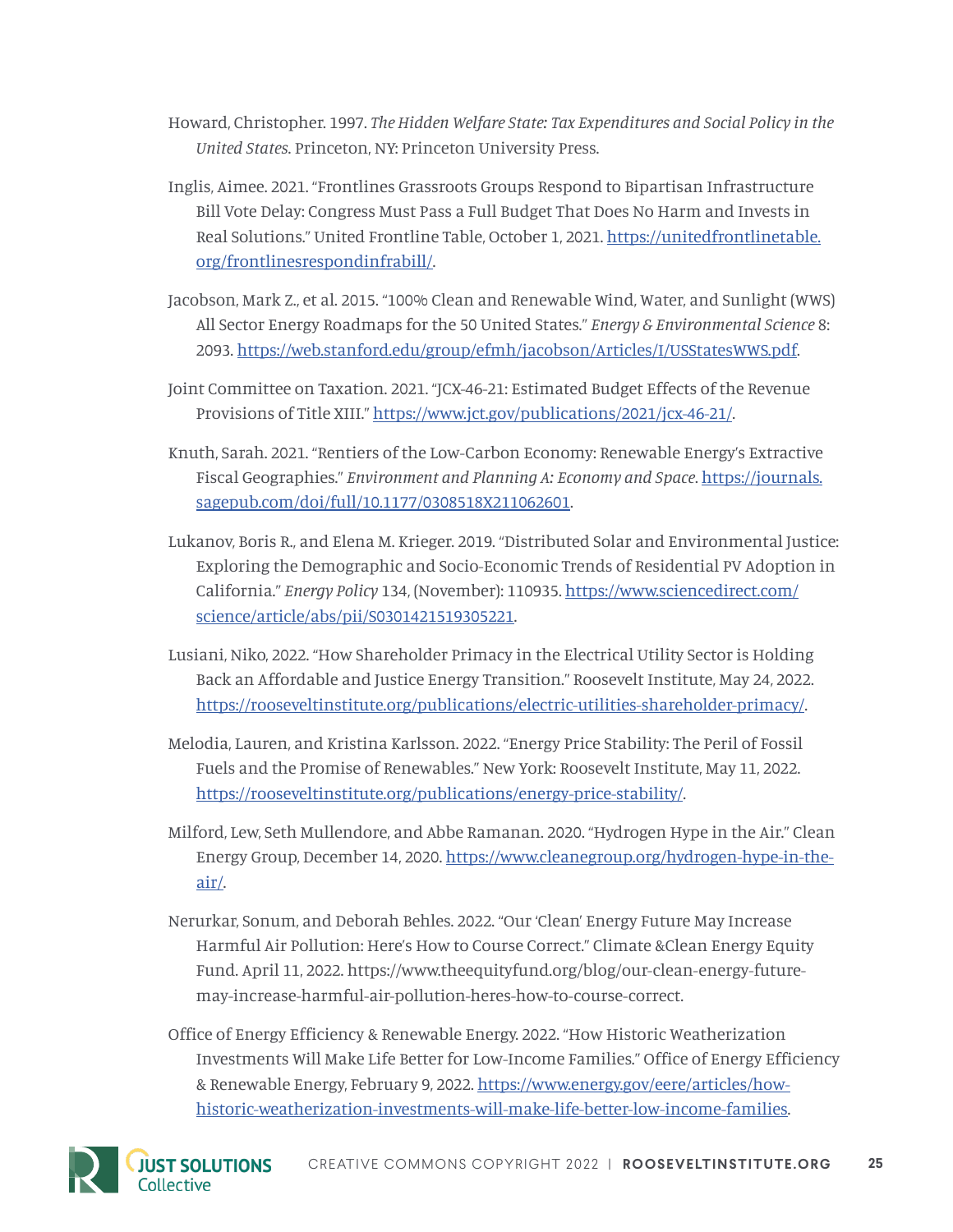- "Opportunity Zone Reporting and Reform Act." 2019. [https://www.finance.senate.gov/imo/](https://www.finance.senate.gov/imo/media/doc/Opportunity Zone Reporting and Reform Act of 2019 Summary.pdf) [media/doc/Opportunity%20Zone%20Reporting%20and%20Reform%20Act%20of%20](https://www.finance.senate.gov/imo/media/doc/Opportunity Zone Reporting and Reform Act of 2019 Summary.pdf) [2019%20Summary.pdf](https://www.finance.senate.gov/imo/media/doc/Opportunity Zone Reporting and Reform Act of 2019 Summary.pdf).
- Parkman, Kathryn. 2022. "How Much Do Solar Panels Cost?" *Consumer Affairs*, April 28, 2022. [https://www.consumeraffairs.com/solar-energy/how-much-do-solar-panels-cost.html.](https://www.consumeraffairs.com/solar-energy/how-much-do-solar-panels-cost.html)
- Partnership for Policy Integrity. 2011. "Air Pollution from Biomass Energy." March 17, 2011. [https://www.pfpi.net/air-pollution-2.](https://www.pfpi.net/air-pollution-2)
- Ryan, Greer. 2021. "Power Crisis: Despite Transparency Failures, Utility Information Reveals Major Home Shutoff Problem." Tucson, AZ: Center for Biological Diversity. [https://www.](https://www.biologicaldiversity.org/programs/energy-justice/pdfs/Power-Crisis-Report-June-2021.pdf) [biologicaldiversity.org/programs/energy-justice/pdfs/Power-Crisis-Report-June-2021.](https://www.biologicaldiversity.org/programs/energy-justice/pdfs/Power-Crisis-Report-June-2021.pdf) [pdf](https://www.biologicaldiversity.org/programs/energy-justice/pdfs/Power-Crisis-Report-June-2021.pdf).
- Schmitt, Katlyn, Robert Verchik, Karen Sokol, and David Flores. 2021. *The False Promise of Carbon Capture as a Climate Solution in Louisiana and Beyond*. Washington, DC: Center for Progressive Reform. [https://progressivereform.org/our-work/energy-environment/](https://progressivereform.org/our-work/energy-environment/carbon-capture-louisiana-brief/) [carbon-capture-louisiana-brief/.](https://progressivereform.org/our-work/energy-environment/carbon-capture-louisiana-brief/)
- Shea, Ryan, and Russell Mendell. 2021. "Congress Cannot Ignore Residential Solar Tax Credit Inequities." Rocky Mountain Institute, October 14, 2021. [https://rmi.org/](https://rmi.org/congress-cannot-ignore-residential-solar-tax-credit-inequities/) [congress-cannot-ignore-residential-solar-tax-credit-inequities/.](https://rmi.org/congress-cannot-ignore-residential-solar-tax-credit-inequities/)
- Strickland, Kyle, and Felicia Wong. 2021. *A New Paradigm for Justice and Democracy: Moving Beyond the Twin Failures of Neoliberalism and Racial Liberalism*. New York: Roosevelt Institute. [https://rooseveltinstitute.org/wp-content/uploads/2021/11/](https://rooseveltinstitute.org/wp-content/uploads/2021/11/RI_A-New-Paradigm-for-Justice-and-Democracy_Report_202111-1.pdf) [RI\\_A-New-Paradigm-for-Justice-and-Democracy\\_Report\\_202111-1.pdf](https://rooseveltinstitute.org/wp-content/uploads/2021/11/RI_A-New-Paradigm-for-Justice-and-Democracy_Report_202111-1.pdf).
- Sunter, Deborah, Sergio Castellanos, and Dan Kammen. 2019. "Installing Inequality: The Racial Disparities in Solar Deployment." University of California, Berkeley, Renewable and Appropriate Energy Laboratory. [https://rael.berkeley.edu/wp-content/](https://rael.berkeley.edu/wp-content/uploads/2019/06/Sunter-Castellanos-Kammen-TheBeam9-Installing-inequality.pdf) [uploads/2019/06/Sunter-Castellanos-Kammen-TheBeam9-Installing-inequality.pdf](https://rael.berkeley.edu/wp-content/uploads/2019/06/Sunter-Castellanos-Kammen-TheBeam9-Installing-inequality.pdf).
- US Department of Energy. n.d. "Adopt Model Residential Building Energy Codes and Performance Standards." Better Buildings Initiative. [https://](https://betterbuildingssolutioncenter.energy.gov/bca/residential-codes-standards. ) [betterbuildingssolutioncenter.energy.gov/bca/residential-codes-standards.](https://betterbuildingssolutioncenter.energy.gov/bca/residential-codes-standards. )
- Weinrub, Al. 2021. "Power to the People: Why We Need Energy Justice." Nonprofit Quarterly, November 1, 2021. [https://nonprofitquarterly.org/power-to-the-people-why-we-need](https://nonprofitquarterly.org/power-to-the-people-why-we-need-energy-justice/)[energy-justice/](https://nonprofitquarterly.org/power-to-the-people-why-we-need-energy-justice/).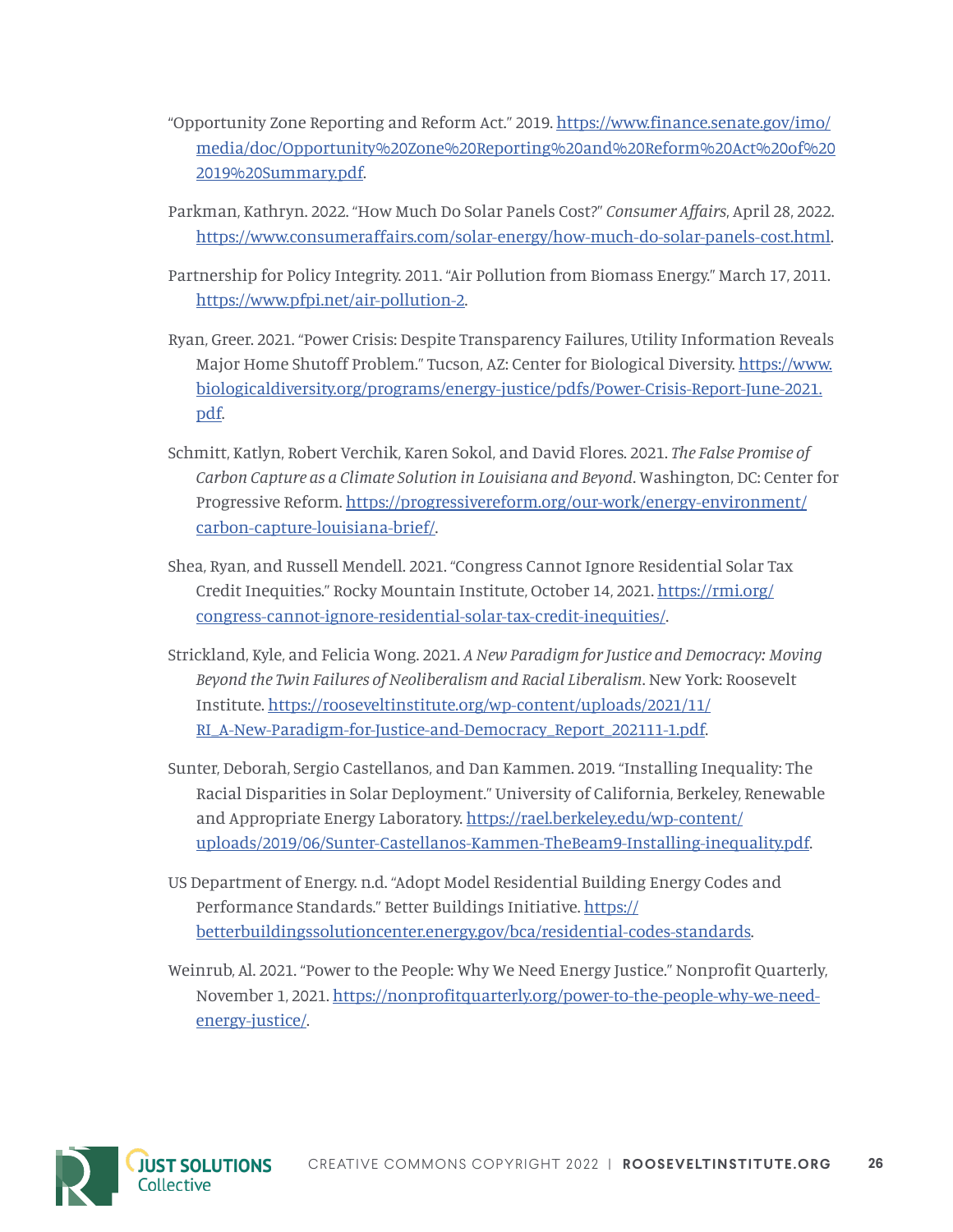- Wessel, David. 2021. "Opportunity Zones." Statement of David Wessel Before the Subcommittee on Oversight Ways & Means Committee US House of Representatives, November 16, 2021. [https://www.brookings.edu/wp-content/uploads/2021/11/Wessel](https://www.brookings.edu/wp-content/uploads/2021/11/Wessel-testimony_11.16.21.pdf)[testimony\\_11.16.21.pdf](https://www.brookings.edu/wp-content/uploads/2021/11/Wessel-testimony_11.16.21.pdf).
- White House. 2022. "Biden-Harris Administration Outlines Historic Progress on Environmental Justice in Report Submitted to Congress." Press release, May 23, 2022. [https://www.whitehouse.gov/ceq/news-updates/2022/05/23/biden-harris](https://www.whitehouse.gov/ceq/news-updates/2022/05/23/biden-harris-administration-outlines-historic-progress-on-environmental-justice-in-report-submitted-to-congress-2/)[administration-outlines-historic-progress-on-environmental-justice-in-report](https://www.whitehouse.gov/ceq/news-updates/2022/05/23/biden-harris-administration-outlines-historic-progress-on-environmental-justice-in-report-submitted-to-congress-2/)[submitted-to-congress-2/.](https://www.whitehouse.gov/ceq/news-updates/2022/05/23/biden-harris-administration-outlines-historic-progress-on-environmental-justice-in-report-submitted-to-congress-2/)